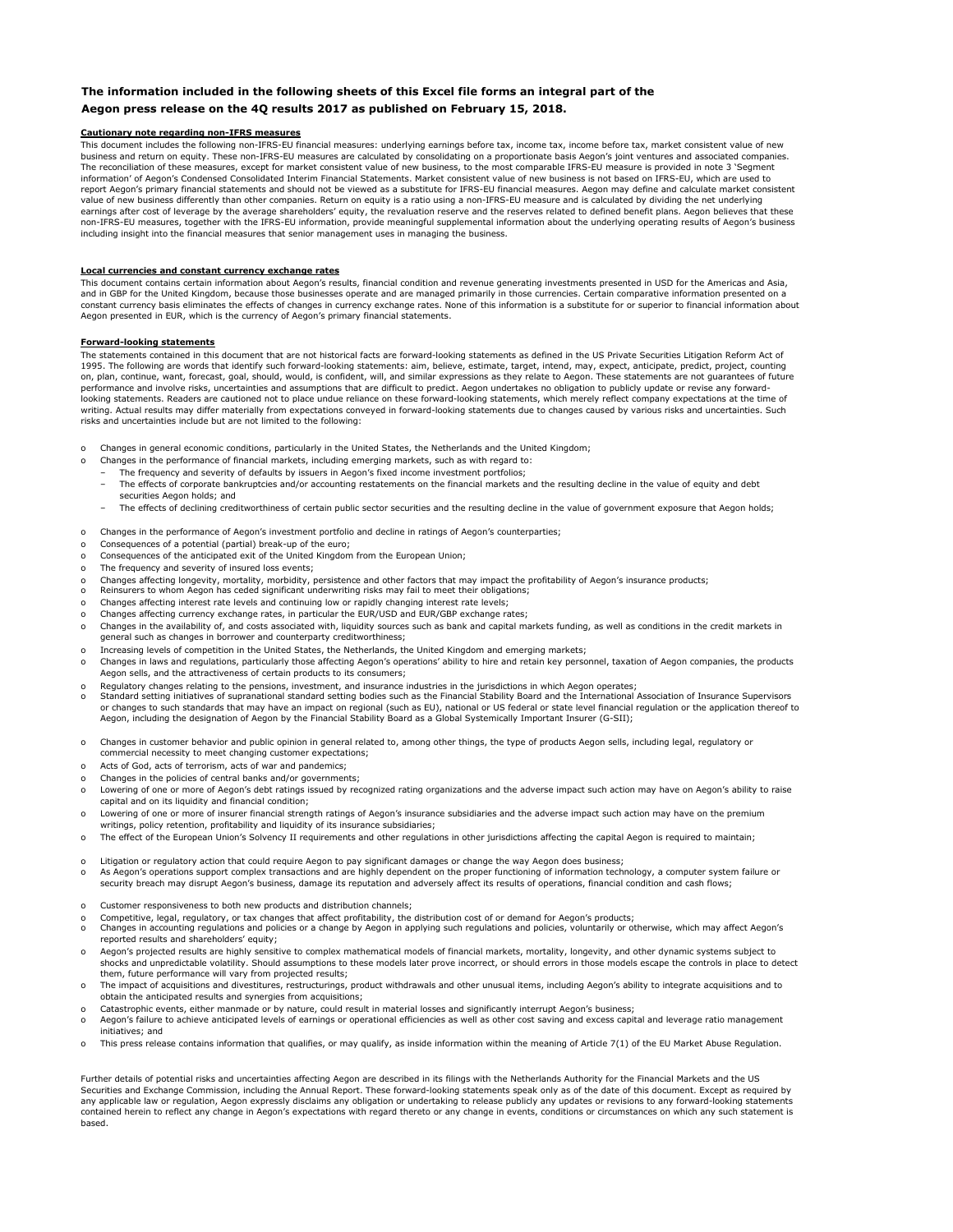| Key performance indicators              |                |         |         |      |         |               |         |         |               |
|-----------------------------------------|----------------|---------|---------|------|---------|---------------|---------|---------|---------------|
| EUR millions 13                         | Notes          | 40 2017 | 40 2016 | $\%$ | 30 2017 | $\frac{9}{0}$ | FY 2017 | FY 2016 | $\frac{0}{0}$ |
| Underlying earnings before tax          |                | 525     | 554     | (5)  | 556     | (6)           | 2,103   | 1,913   | 10            |
| Net income / (loss)                     |                | 986     | 470     | 110  | 469     | 110           | 2,361   | 586     | n.m.          |
| <b>Sales</b>                            | $\overline{2}$ | 3,891   | 2,727   | 43   | 4,451   | (13)          | 16,223  | 11,956  | 36            |
| Market consistent value of new business | 3              | 130     | 118     | 10   | 121     | 7             | 558     | 420     | 33            |
| Return on equity                        | $\overline{4}$ | 8.4%    | 10.5%   | (19) | 8.9%    | (6)           | 8.2%    | 8.0%    | 3             |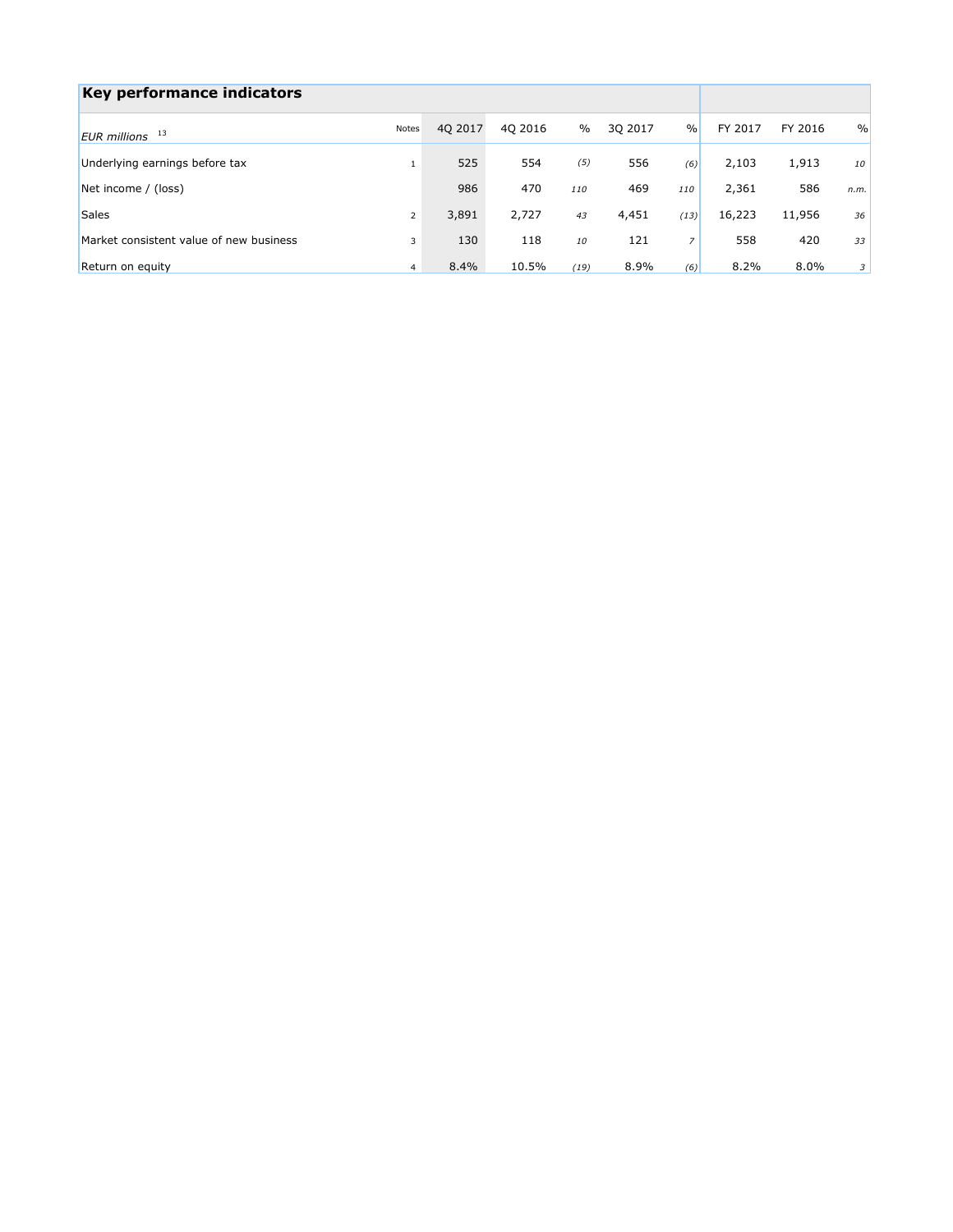| <b>Financial overview</b>                            |       |           |          |              |                |                           |           |         |               |
|------------------------------------------------------|-------|-----------|----------|--------------|----------------|---------------------------|-----------|---------|---------------|
| <b>EUR</b> millions                                  | Notes | 4Q 2017   | 4Q 2016  | $\%$         | 3Q 2017        | $\frac{0}{0}$             | FY 2017   | FY 2016 | $\frac{0}{0}$ |
| Underlying earnings before tax                       |       |           |          |              |                |                           |           |         |               |
| Americas                                             |       | 352       | 388      | (9)          | 376            | (6)                       | 1,381     | 1,249   | 11            |
| Europe                                               |       | 167       | 174      | (4)          | 177            | (6)                       | 707       | 655     | 8             |
| Asia                                                 |       | 12        | 13       | (11)         | 14             | (18)                      | 49        | 21      | 131           |
| Asset Management                                     |       | 37        | 35       | 5            | 30             | 21                        | 136       | 149     | (9)           |
| Holding and other                                    |       | (42)      | (57)     | 26           | (41)           | (2)                       | (170)     | (162)   | (5)           |
| Underlying earnings before tax                       |       | 525       | 554      | (5)          | 556            | (6)                       | 2,103     | 1,913   | 10            |
| Fair value items                                     |       | 85        | (13)     | n.m.         | 159            | (46)                      |           | (645)   | 100           |
| Realized gains / (losses) on investments             |       | 91        | 36       | 157          | 135            | (32)                      | 413       | 340     | 21            |
| Net impairments                                      |       | (35)      | (1)      | n.m.         | $\overline{4}$ | n.m.                      | (39)      | (54)    | 28            |
| Other income / (charges)                             |       | (132)     | (38)     | n.m.         | (233)          | 43                        | (68)      | (771)   | 91            |
| Run-off businesses                                   |       | (8)       | (1)      | n.m.         | (3)            | (191)                     | 30        | 54      | (45)          |
| Income before tax                                    |       | 526       | 536      | (2)          | 618            | (15)                      | 2,437     | 836     | 192           |
| Income tax                                           |       | 460       | (66)     | n.m.         | (149)          | n.m.                      | (76)      | (250)   | 69            |
| Net income / (loss)                                  |       | 986       | 470      | 110          | 469            | 110                       | 2,361     | 586     | n.m.          |
| Net underlying earnings                              |       | 392       | 471      | (17)         | 412            | (5)                       | 1,543     | 1,483   | 4             |
|                                                      |       |           |          |              |                |                           |           |         |               |
| Commissions and expenses                             |       | 1,560     | 1,726    | (10)         | 1,435          | 9                         | 6,309     | 6,696   | (6)           |
| of which operating expenses                          | 9     | 984       | 978      | $\mathbf{1}$ | 909            | 8                         | 3,878     | 3,764   | 3             |
| Gross deposits (on and off balance)                  | 10    |           |          |              |                |                           |           |         |               |
| Americas                                             |       | 8,358     | 8,769    | (5)          | 8,062          | $\ensuremath{\mathsf{4}}$ | 38,543    | 40,881  | (6)           |
| Europe                                               |       | 12,650    | 3,474    | n.m.         | 9,604          | 32                        | 44,316    | 12,773  | n.m.          |
| Asia                                                 |       | 46        | 54       | (15)         | 54             | (15)                      | 222       | 304     | (27)          |
| Asset Management                                     |       | 13,863    | 10,326   | 34           | 22,971         | (40)                      | 61,332    | 46,366  | 32            |
| <b>Total gross deposits</b>                          |       | 34,917    | 22,625   | 54           | 40,691         | (14)                      | 144,412   | 100,325 | 44            |
| Net deposits (on and off balance)                    | 10    |           |          |              |                |                           |           |         |               |
| Americas                                             |       | (15, 326) | (2,073)  | n.m.         | (11, 929)      | (28)                      | (29, 713) | (1,015) | n.m.          |
| Europe                                               |       | 2,213     | 411      | n.m.         | 1,033          | 114                       | 5,921     | 1,260   | n.m.          |
| Asia                                                 |       | 9         | 51       | (83)         | 35             | (75)                      | 129       | 259     | (50)          |
| Asset Management                                     |       | 316       | (1,702)  | n.m.         | 10,365         | (97)                      | 6,913     | 2,964   | 133           |
| Total net deposits excluding run-off businesses      |       | (12,788)  | (3,313)  | n.m.         | (496)          | n.m.                      | (16,750)  | 3,468   | n.m.          |
| Run-off businesses                                   |       | (31)      | (179)    | 82           | (66)           | 52                        | (338)     | (759)   | 55            |
| Total net deposits / (outflows)                      |       | (12, 820) | (3, 492) | n.m.         | (563)          | n.m.                      | (17,088)  | 2,709   | n.m.          |
| <b>New life sales</b>                                |       |           |          |              |                |                           |           |         |               |
| Life single premiums                                 |       | 560       | 476      | 18           | 329            | 70                        | 1,764     | 2,054   | (14)          |
| Life recurring premiums annualized                   |       | 169       | 192      | (12)         | 169            |                           | 720       | 764     | (6)           |
| Total recurring plus 1/10 single                     |       | 225       | 240      | (6)          | 202            | 11                        | 896       | 969     | (8)           |
| <b>New life sales</b>                                | 10    |           |          |              |                |                           |           |         |               |
| Americas                                             |       | 109       | 133      | (18)         | 113            | (4)                       | 472       | 542     | (13)          |
| Europe                                               |       | 77        | 75       | 3            | 63             | 22                        | 273       | 299     | (9)           |
| Asia                                                 |       | 39        | 32       | 22           | 26             | 49                        | 151       | 128     | 18            |
| Total recurring plus 1/10 single                     |       | 225       | 240      | (6)          | 202            | 11                        | 896       | 969     | (8)           |
| New premium production accident and health insurance |       | 146       | 201      | (28)         | 157            | (7)                       | 776       | 860     | (10)          |
| New premium production general insurance             |       | 29        | 23       | 27           | 23             | 28                        | 109       | 94      | 16            |

# **Revenue-generating investments**

|                                             | Dec. 31,<br>2017 | Sep. 30,<br>2017 | $\frac{0}{0}$ | Dec. 31,<br>2016 | $\frac{0}{0}$   |
|---------------------------------------------|------------------|------------------|---------------|------------------|-----------------|
| Revenue-generating investments (total)      | 817,447          | 816,274          | -             | 743,200          | 10 <sup>1</sup> |
| Investments general account                 | 137,311          | 138,583          | (1)           | 156,813          | (12)            |
| Investments for account of policyholders    | 198,838          | 197,075          |               | 203,610          | (2)             |
| Off balance sheet investments third parties | 481,297          | 480,615          | ٠             | 382,776          | 26              |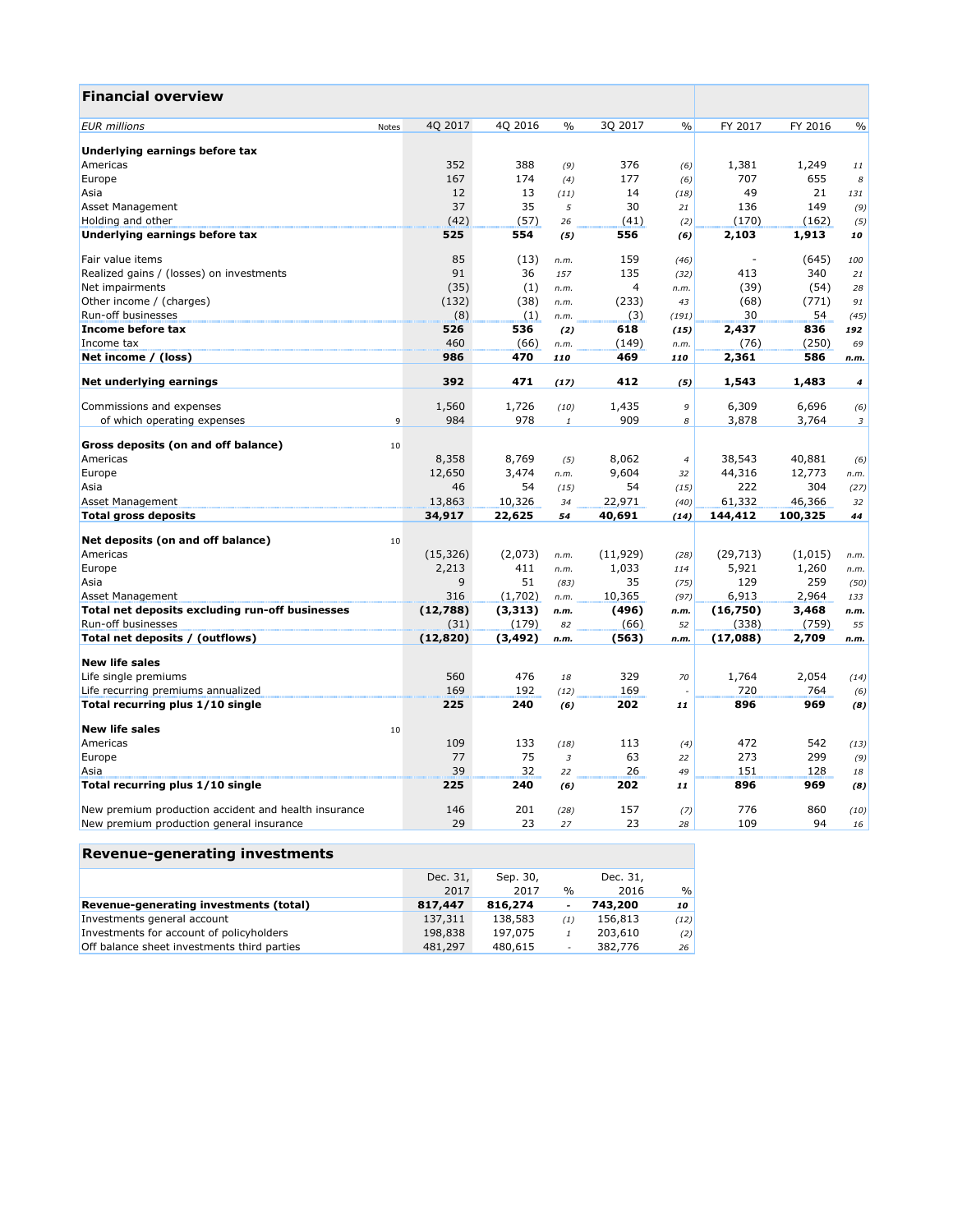| Financial overview, 4Q 2017 geographically         |          |        |      |            |              |       |
|----------------------------------------------------|----------|--------|------|------------|--------------|-------|
|                                                    |          |        |      |            | Holding,     |       |
|                                                    |          |        |      |            | other        |       |
|                                                    |          |        |      | Asset      | activities & |       |
| <b>EUR</b> millions                                | Americas | Europe | Asia | Management | eliminations | Total |
| Underlying earnings before tax by line of business |          |        |      |            |              |       |
| Life                                               | 143      | 91     | 15   |            | -            | 249   |
| Individual savings and retirement products         | 120      |        | (2)  |            | -            | 118   |
| Pensions                                           | 90       | 60     |      |            |              | 149   |
| Non-life                                           |          | 14     |      |            |              | 14    |
| <b>Asset Management</b>                            |          |        |      | 37         |              | 37    |
| Other                                              |          | 2      | (1)  |            | (42)         | (41)  |
| Underlying earnings before tax                     | 352      | 167    | 12   | 37         | (42)         | 525   |
| Fair value items                                   | 81       | 20     | (1)  |            | (14)         | 85    |
| Realized gains / (losses) on investments           | 38       | 51     | 2    |            |              | 91    |
| Net impairments                                    | (24)     | (10)   | (1)  |            |              | (35)  |
| Other income / (charges)                           | (266)    | 166    |      | (47)       | 16           | (132) |
| Run-off businesses                                 | (8)      |        |      |            |              | (8)   |
| Income before tax                                  | 172      | 393    | 12   | (10)       | (40)         | 526   |
| Income tax                                         | 523      | (58)   |      | (11)       |              | 460   |
| Net income / (loss)                                | 695      | 335    | 12   | (21)       | (36)         | 986   |
| Net underlying earnings                            | 266      | 136    | з    | 26         | (40)         | 392   |

| <b>Employee numbers</b>                                              |                  |                  |                  |
|----------------------------------------------------------------------|------------------|------------------|------------------|
|                                                                      | Dec. 31,<br>2017 | Sep. 30,<br>2017 | Dec. 31,<br>2016 |
| <b>Employees</b>                                                     | 28,318           | 29,709           | 29,380           |
| of which Aegon's share of employees in joint ventures and associates | 6,497            | 6,312            | 5.944            |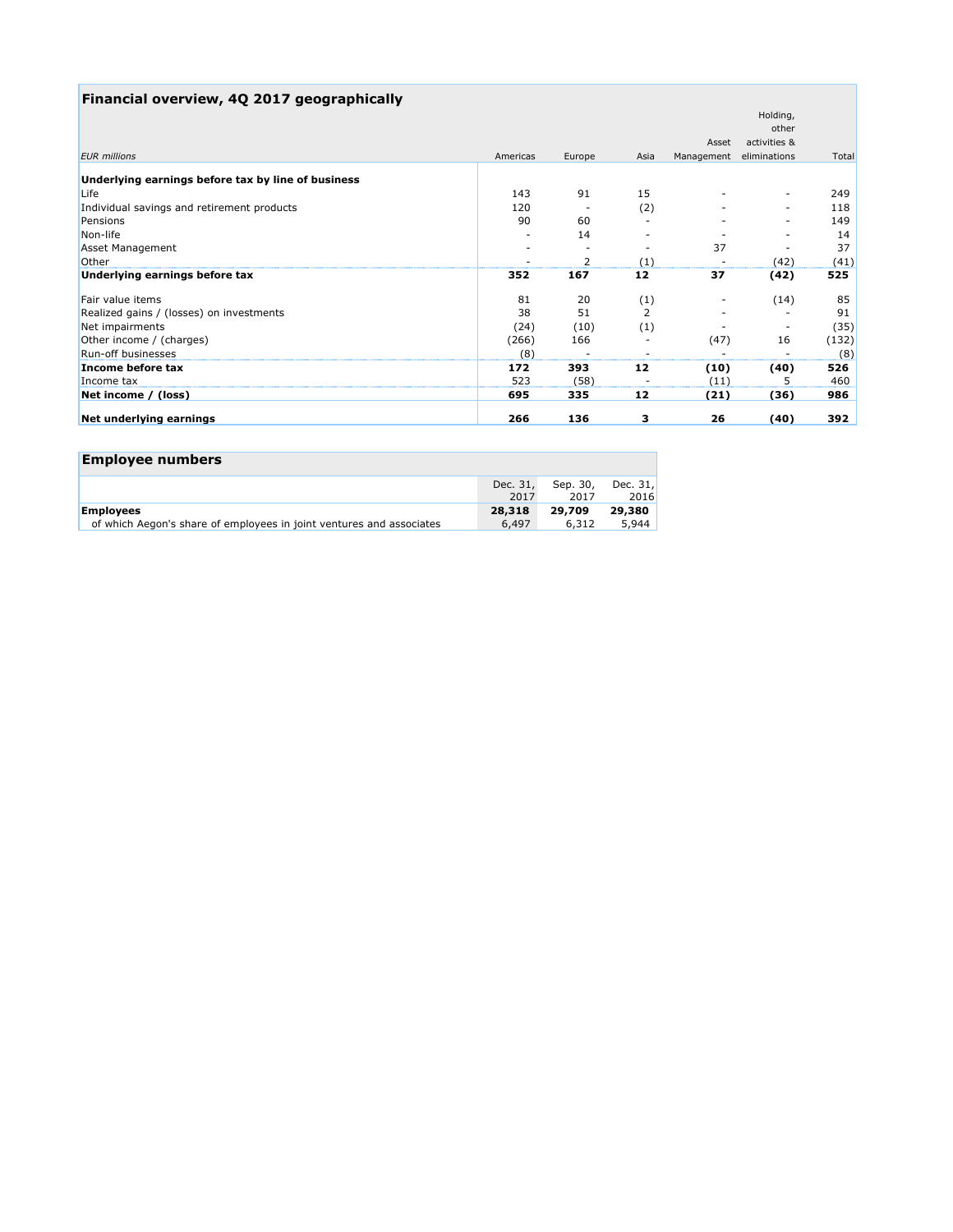| <b>Americas</b>                                               |                |          |                |           |                |             |          |                |
|---------------------------------------------------------------|----------------|----------|----------------|-----------|----------------|-------------|----------|----------------|
| <b>USD millions</b><br>Notes                                  | 4Q 2017        | 4Q 2016  | $\frac{0}{0}$  | 3Q 2017   | $\frac{0}{0}$  | FY 2017     | FY 2016  | $\frac{0}{0}$  |
| Underlying earnings before tax by line of business            |                |          |                |           |                |             |          |                |
| Life                                                          | 88             | 81       | $\overline{z}$ | 81        | 8              | 251         | 174      | 44             |
| Accident & Health                                             | 78             | 87       | (10)           | 83        | (6)            | 284         | 218      | 30             |
| <b>Retirement Plans</b>                                       | 80             | 76       | 5              | 86        | (6)            | 315         | 280      | 13             |
| <b>Mutual Funds</b>                                           | 17             | 15       | 16             | 15        | 16             | 54          | 50       | 8              |
| Variable Annuities                                            | 113            | 104      | 8              | 109       | $\overline{4}$ | 410         | 393      | $\overline{4}$ |
| <b>Fixed Annuities</b>                                        | 15             | 34       | (55)           | 38        | (59)           | 145         | 172      | (15)           |
| <b>Stable Value Solutions</b>                                 | 26             | 24       | 5              | 26        | (2)            | 99          | 96       | 3              |
| Latin America                                                 | (2)            |          | n.m.           | 2         | n.m.           | $\mathbf 1$ | 1        | 66             |
| Underlying earnings before tax                                | 414            | 422      | (2)            | 438       | (6)            | 1,560       | 1,382    | 13             |
| Fair value items                                              | 93             | (248)    | n.m.           | 157       | (41)           | 192         | (577)    | n.m.           |
| Realized gains / (losses) on investments                      | 45             | (20)     | n.m.           | 101       | (56)           | 177         | (14)     | n.m.           |
| Net impairments                                               | (27)           | 6        | n.m.           | 7         | n.m.           | (19)        | (33)     | 44             |
| Other income / (charges)                                      | (306)          | (29)     | n.m.           | (347)     | 12             | (409)       | (111)    | n.m.           |
| Run-off businesses                                            | (9)            | (2)      | n.m.           | (2)       | n.m.           | 33          | 60       | (44)           |
| Income before tax                                             | 210            | 130      | 62             | 354       | (41)           | 1,535       | 706      | 117            |
| Income tax                                                    | 587            | 40       | n.m.           | (82)      | n.m.           | 227         | (88)     | n.m.           |
| Net income / (loss)                                           | 797            | 170      | n.m.           | 272       | 193            | 1,762       | 618      | 185            |
| Net underlying earnings                                       | 313            | 356      | (12)           | 326       | (4)            | 1,158       | 1,059    | 9              |
| Commissions and expenses                                      | 1,022          | 1,174    | (13)           | 924       | 11             | 4,071       | 4,532    | (10)           |
| of which operating expenses                                   | 469            | 475      | (1)            | 416       | 13             | 1,798       | 1,834    | (2)            |
|                                                               |                |          |                |           |                |             |          |                |
| Gross deposits (on and off balance) by line of business<br>10 |                |          |                |           |                |             |          |                |
| Life                                                          | $\overline{2}$ | 2        | (23)           | 1         | 18             | 7           | 8        | (22)           |
| <b>Retirement Plans</b>                                       | 7,719          | 7,111    | 9              | 7,310     | 6              | 34,235      | 35,137   | (3)            |
| <b>Mutual Funds</b>                                           | 1,391          | 1,296    | $\overline{z}$ | 1,486     | (6)            | 5,695       | 5,467    | $\overline{4}$ |
| <b>Variable Annuities</b>                                     | 725            | 945      | (23)           | 742       | (2)            | 3,190       | 4,375    | (27)           |
| <b>Fixed Annuities</b>                                        | 73             | 55       | 34             | 71        | 3              | 317         | 254      | 25             |
| Latin America                                                 | 12             | 3        | n.m.           | 43        | (72)           | 75          | 10       | n.m.           |
| <b>Total gross deposits</b>                                   | 9,923          | 9,411    | 5              | 9,654     | з              | 43,518      | 45,251   | (4)            |
| Net deposits (on and off balance) by line of business<br>10   |                |          |                |           |                |             |          |                |
| Life                                                          | (9)            | (7)      | (39)           | (8)       | (17)           | (33)        | (40)     | 19             |
| <b>Retirement Plans</b>                                       | (16, 662)      | (1, 278) | n.m.           | (12, 849) | (30)           | (30, 480)   | 268      | n.m.           |
| <b>Mutual Funds</b>                                           | 160            | (418)    | n.m.           | 304       | (47)           | 377         | 38       | n.m.           |
| Variable Annuities                                            | (748)          | (292)    | (157)          | (568)     | (32)           | (2, 284)    | (125)    | n.m.           |
| <b>Fixed Annuities</b>                                        | (285)          | (308)    | $\overline{z}$ | (267)     | (7)            | (1, 181)    | (1, 265) | $\overline{z}$ |
| Latin America                                                 | 7              | (1)      | n.m.           | 35        | (80)           | 52          | 1        | n.m.           |
| Total net deposits excluding run-off businesses               | (17, 537)      | (2, 304) | n.m.           | (13, 353) | (31)           | (33,549)    | (1, 123) | n.m.           |
| Run-off businesses                                            | (40)           | (193)    | 79             | (81)      | 50             | (382)       | (841)    | 55             |
| Total net deposits / (outflows)                               | (17, 577)      | (2, 497) | n.m.           | (13, 434) | (31)           | (33, 931)   | (1,964)  | n.m.           |
| <b>New life sales</b><br>10                                   |                |          |                |           |                |             |          |                |
| Life single premiums                                          | 26             | 29       | (12)           | 25        | $\overline{2}$ | 100         | 118      | (15)           |
| Life recurring premiums annualized                            | 126            | 141      | (11)           | 131       | (4)            | 523         | 588      | (11)           |
| Total recurring plus 1/10 single                              | 128            | 144      | (11)           | 133       | (4)            | 533         | 600      | (11)           |
| Life                                                          | 105            | 126      | (17)           | 106       | (1)            | 460         | 547      | (16)           |
| Latin America                                                 | 23             | 17       | 33             | 27        | (15)           | 74          | 53       | 39             |
| Total recurring plus 1/10 single                              | 128            | 144      | (11)           | 133       | (4)            | 533         | 600      | (11)           |
| New premium production accident and health insurance          | 160            | 201      | (21)           | 180       | (11)           | 818         | 895      | (9)            |

# **Revenue-generating investments**

|                                             | Dec. 31, | Sep. 30, |      | Dec. 31, |                |
|---------------------------------------------|----------|----------|------|----------|----------------|
|                                             | 2017     | 2017     | $\%$ | 2016     | $\frac{9}{6}$  |
| Revenue-generating investments (total)      | 467,316  | 471,601  | (1)  | 464,595  | 1 <sup>1</sup> |
| Investments general account                 | 88,222   | 89,552   | (1)  | 98,145   | (10)           |
| Investments for account of policyholders    | 123,640  | 121,890  |      | 113,223  | 9              |
| Off balance sheet investments third parties | 255,454  | 260,160  | (2)  | 253,227  | 1 <sup>1</sup> |
|                                             |          |          |      |          |                |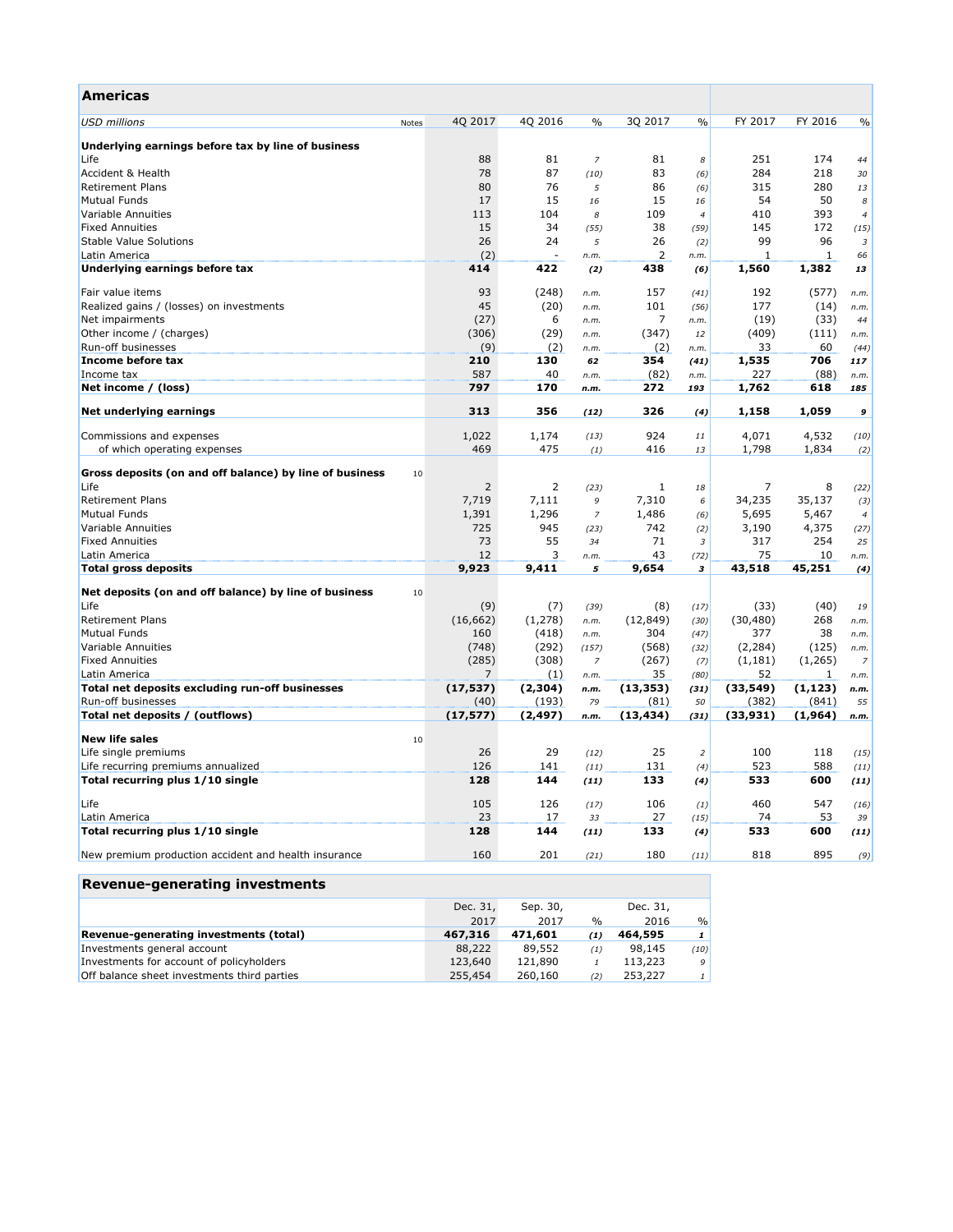| 4Q 2017<br>4Q 2016<br>3Q 2017<br>FY 2017<br>FY 2016<br><b>EUR</b> millions<br>$\frac{0}{0}$<br>$\frac{0}{0}$<br>$\%$<br>Notes<br>Underlying earnings before tax<br>520<br>534<br>The Netherlands<br>135<br>134<br>132<br>$\it 1$<br>2<br>(2)<br>23<br>23<br>25<br>116<br>59<br>United Kingdom<br>(2)<br>(8)<br>98<br>Central & Eastern Europe<br>14<br>14<br>16<br>67<br>55<br>$\it 1$<br>(13)<br>20<br>(6)<br>3<br>4<br>$\overline{\mathbf{4}}$<br>8<br>Spain & Portugal<br>(47)<br>n.m.<br>n.m.<br>707<br>Underlying earnings before tax<br>167<br>174<br>177<br>655<br>8<br>(4)<br>(6)<br>20<br>171<br>$\overline{7}$<br>Fair value items<br>(194)<br>(41)<br>(89)<br>166<br>n.m.<br>51<br>52<br>Realized gains / (losses) on investments<br>41<br>248<br>342<br>(2)<br>23<br>(27)<br>(1)<br>Net impairments<br>(10)<br>(2)<br>(19)<br>(10)<br>(83)<br>n.m.<br>n.m.<br>Other income / (charges)<br>166<br>(9)<br>98<br>336<br>(658)<br>5<br>69<br>n.m.<br>n.m.<br>Income before tax<br>393<br>387<br>322<br>1,078<br>288<br>$\overline{z}$<br>22<br>n.m.<br>Income tax<br>(58)<br>(81)<br>(77)<br>(233)<br>(161)<br>29<br>25<br>(45)<br>127<br>335<br>306<br>245<br>846<br>Net income / (loss)<br>37<br>10<br>n.m.<br>136<br>552<br>548<br>Net underlying earnings<br>161<br>137<br>(16)<br>(1)<br>1<br>Commissions and expenses<br>533<br>494<br>524<br>2,141<br>2,058<br>8<br>$\overline{2}$<br>4<br>404<br>399<br>of which operating expenses<br>363<br>1,610<br>1,445<br>11<br>$\mathbf{1}$<br>11<br>Gross deposits (on and off balance)<br>10<br>The Netherlands<br>2,334<br>1,901<br>1,827<br>8,061<br>6,686<br>23<br>28<br>21<br>10,205<br>1,486<br>7,692<br>35,896<br>5,791<br>United Kingdom<br>33<br>n.m.<br>n.m.<br>74<br>80<br>323<br>265<br>Central & Eastern Europe<br>94<br>26<br>22<br>17<br>5<br>Spain & Portugal<br>18<br>13<br>36<br>31<br>15<br>34<br>n.m.<br>9,604<br>44,316<br>12,773<br><b>Total gross deposits</b><br>12,650<br>3,474<br>32<br>n.m.<br>n.m.<br>Net deposits (on and off balance)<br>10<br>393<br>1,909<br>The Netherlands<br>334<br>(31)<br>1,067<br>(15)<br>(44)<br>n.m.<br>1,851<br>(44)<br>1,009<br>4,665<br>(846)<br>United Kingdom<br>n.m.<br>84<br>n.m.<br>26<br>52<br>52<br>176<br>176<br>Central & Eastern Europe<br>(50)<br>(51)<br>$\overline{\phantom{a}}$<br>Spain & Portugal<br>2<br>10<br>3<br>13<br>20<br>(83)<br>(45)<br>(37)<br>Total net deposits / (outflows)<br>411<br>1,033<br>5,921<br>1,260<br>2,213<br>114<br>n.m.<br>n.m.<br><b>New life sales</b><br>6, 10<br>284<br>234<br>216<br>927<br>Life single premiums<br>1,128<br>21<br>32<br>(18)<br>49<br>52<br>42<br>Life recurring premiums annualized<br>180<br>186<br>(5)<br>17<br>Total recurring plus 1/10 single<br>77<br>75<br>63<br>273<br>299<br>3<br>22<br>54<br>Life<br>53<br>48<br>202<br>220<br>$\overline{2}$<br>14<br>23<br>22<br>16<br>79<br>Pensions<br>71<br>6<br>45<br>(10)<br>75<br>299<br>Total recurring plus 1/10 single<br>77<br>63<br>273<br>3<br>22<br>The Netherlands<br>29<br>28<br>21<br>99<br>111<br>$\overline{4}$<br>39<br>(11)<br>10<br>37<br>10<br>10<br>66<br>United Kingdom<br>$\overline{2}$<br>$\overline{2}$<br>(44)<br>26<br>21<br>88<br>Central & Eastern Europe<br>26<br>83<br>23<br>6<br>$\overline{a}$<br>Spain & Portugal<br>12<br>12<br>48<br>39<br>11<br>$\overline{4}$<br>5<br>23<br>Total recurring plus 1/10 single<br>77<br>75<br>63<br>273<br>299<br>3<br>22<br>(9)<br>5<br>New premium production accident and health insurance<br>11<br>39<br>34<br>11<br>6<br>127<br>14<br>29<br>23<br>23<br>109<br>94<br>New premium production general insurance<br>27<br>29<br>16 | <b>Europe</b> |  |  |  |  |  |
|----------------------------------------------------------------------------------------------------------------------------------------------------------------------------------------------------------------------------------------------------------------------------------------------------------------------------------------------------------------------------------------------------------------------------------------------------------------------------------------------------------------------------------------------------------------------------------------------------------------------------------------------------------------------------------------------------------------------------------------------------------------------------------------------------------------------------------------------------------------------------------------------------------------------------------------------------------------------------------------------------------------------------------------------------------------------------------------------------------------------------------------------------------------------------------------------------------------------------------------------------------------------------------------------------------------------------------------------------------------------------------------------------------------------------------------------------------------------------------------------------------------------------------------------------------------------------------------------------------------------------------------------------------------------------------------------------------------------------------------------------------------------------------------------------------------------------------------------------------------------------------------------------------------------------------------------------------------------------------------------------------------------------------------------------------------------------------------------------------------------------------------------------------------------------------------------------------------------------------------------------------------------------------------------------------------------------------------------------------------------------------------------------------------------------------------------------------------------------------------------------------------------------------------------------------------------------------------------------------------------------------------------------------------------------------------------------------------------------------------------------------------------------------------------------------------------------------------------------------------------------------------------------------------------------------------------------------------------------------------------------------------------------------------------------------------------------------------------------------------------------------------------------------------------------------------------------------------------------------------------------------------------------------------------------------------------------------------------------------------------------------------------------------------------------------------------------------------------------------------------------------------------------------------------------------------------------------------------------------------------------------------------|---------------|--|--|--|--|--|
| (3)<br>(9)<br>(8)<br>(9)                                                                                                                                                                                                                                                                                                                                                                                                                                                                                                                                                                                                                                                                                                                                                                                                                                                                                                                                                                                                                                                                                                                                                                                                                                                                                                                                                                                                                                                                                                                                                                                                                                                                                                                                                                                                                                                                                                                                                                                                                                                                                                                                                                                                                                                                                                                                                                                                                                                                                                                                                                                                                                                                                                                                                                                                                                                                                                                                                                                                                                                                                                                                                                                                                                                                                                                                                                                                                                                                                                                                                                                                                     |               |  |  |  |  |  |
|                                                                                                                                                                                                                                                                                                                                                                                                                                                                                                                                                                                                                                                                                                                                                                                                                                                                                                                                                                                                                                                                                                                                                                                                                                                                                                                                                                                                                                                                                                                                                                                                                                                                                                                                                                                                                                                                                                                                                                                                                                                                                                                                                                                                                                                                                                                                                                                                                                                                                                                                                                                                                                                                                                                                                                                                                                                                                                                                                                                                                                                                                                                                                                                                                                                                                                                                                                                                                                                                                                                                                                                                                                              |               |  |  |  |  |  |
|                                                                                                                                                                                                                                                                                                                                                                                                                                                                                                                                                                                                                                                                                                                                                                                                                                                                                                                                                                                                                                                                                                                                                                                                                                                                                                                                                                                                                                                                                                                                                                                                                                                                                                                                                                                                                                                                                                                                                                                                                                                                                                                                                                                                                                                                                                                                                                                                                                                                                                                                                                                                                                                                                                                                                                                                                                                                                                                                                                                                                                                                                                                                                                                                                                                                                                                                                                                                                                                                                                                                                                                                                                              |               |  |  |  |  |  |
|                                                                                                                                                                                                                                                                                                                                                                                                                                                                                                                                                                                                                                                                                                                                                                                                                                                                                                                                                                                                                                                                                                                                                                                                                                                                                                                                                                                                                                                                                                                                                                                                                                                                                                                                                                                                                                                                                                                                                                                                                                                                                                                                                                                                                                                                                                                                                                                                                                                                                                                                                                                                                                                                                                                                                                                                                                                                                                                                                                                                                                                                                                                                                                                                                                                                                                                                                                                                                                                                                                                                                                                                                                              |               |  |  |  |  |  |
|                                                                                                                                                                                                                                                                                                                                                                                                                                                                                                                                                                                                                                                                                                                                                                                                                                                                                                                                                                                                                                                                                                                                                                                                                                                                                                                                                                                                                                                                                                                                                                                                                                                                                                                                                                                                                                                                                                                                                                                                                                                                                                                                                                                                                                                                                                                                                                                                                                                                                                                                                                                                                                                                                                                                                                                                                                                                                                                                                                                                                                                                                                                                                                                                                                                                                                                                                                                                                                                                                                                                                                                                                                              |               |  |  |  |  |  |
|                                                                                                                                                                                                                                                                                                                                                                                                                                                                                                                                                                                                                                                                                                                                                                                                                                                                                                                                                                                                                                                                                                                                                                                                                                                                                                                                                                                                                                                                                                                                                                                                                                                                                                                                                                                                                                                                                                                                                                                                                                                                                                                                                                                                                                                                                                                                                                                                                                                                                                                                                                                                                                                                                                                                                                                                                                                                                                                                                                                                                                                                                                                                                                                                                                                                                                                                                                                                                                                                                                                                                                                                                                              |               |  |  |  |  |  |
|                                                                                                                                                                                                                                                                                                                                                                                                                                                                                                                                                                                                                                                                                                                                                                                                                                                                                                                                                                                                                                                                                                                                                                                                                                                                                                                                                                                                                                                                                                                                                                                                                                                                                                                                                                                                                                                                                                                                                                                                                                                                                                                                                                                                                                                                                                                                                                                                                                                                                                                                                                                                                                                                                                                                                                                                                                                                                                                                                                                                                                                                                                                                                                                                                                                                                                                                                                                                                                                                                                                                                                                                                                              |               |  |  |  |  |  |
|                                                                                                                                                                                                                                                                                                                                                                                                                                                                                                                                                                                                                                                                                                                                                                                                                                                                                                                                                                                                                                                                                                                                                                                                                                                                                                                                                                                                                                                                                                                                                                                                                                                                                                                                                                                                                                                                                                                                                                                                                                                                                                                                                                                                                                                                                                                                                                                                                                                                                                                                                                                                                                                                                                                                                                                                                                                                                                                                                                                                                                                                                                                                                                                                                                                                                                                                                                                                                                                                                                                                                                                                                                              |               |  |  |  |  |  |
|                                                                                                                                                                                                                                                                                                                                                                                                                                                                                                                                                                                                                                                                                                                                                                                                                                                                                                                                                                                                                                                                                                                                                                                                                                                                                                                                                                                                                                                                                                                                                                                                                                                                                                                                                                                                                                                                                                                                                                                                                                                                                                                                                                                                                                                                                                                                                                                                                                                                                                                                                                                                                                                                                                                                                                                                                                                                                                                                                                                                                                                                                                                                                                                                                                                                                                                                                                                                                                                                                                                                                                                                                                              |               |  |  |  |  |  |
|                                                                                                                                                                                                                                                                                                                                                                                                                                                                                                                                                                                                                                                                                                                                                                                                                                                                                                                                                                                                                                                                                                                                                                                                                                                                                                                                                                                                                                                                                                                                                                                                                                                                                                                                                                                                                                                                                                                                                                                                                                                                                                                                                                                                                                                                                                                                                                                                                                                                                                                                                                                                                                                                                                                                                                                                                                                                                                                                                                                                                                                                                                                                                                                                                                                                                                                                                                                                                                                                                                                                                                                                                                              |               |  |  |  |  |  |
|                                                                                                                                                                                                                                                                                                                                                                                                                                                                                                                                                                                                                                                                                                                                                                                                                                                                                                                                                                                                                                                                                                                                                                                                                                                                                                                                                                                                                                                                                                                                                                                                                                                                                                                                                                                                                                                                                                                                                                                                                                                                                                                                                                                                                                                                                                                                                                                                                                                                                                                                                                                                                                                                                                                                                                                                                                                                                                                                                                                                                                                                                                                                                                                                                                                                                                                                                                                                                                                                                                                                                                                                                                              |               |  |  |  |  |  |
|                                                                                                                                                                                                                                                                                                                                                                                                                                                                                                                                                                                                                                                                                                                                                                                                                                                                                                                                                                                                                                                                                                                                                                                                                                                                                                                                                                                                                                                                                                                                                                                                                                                                                                                                                                                                                                                                                                                                                                                                                                                                                                                                                                                                                                                                                                                                                                                                                                                                                                                                                                                                                                                                                                                                                                                                                                                                                                                                                                                                                                                                                                                                                                                                                                                                                                                                                                                                                                                                                                                                                                                                                                              |               |  |  |  |  |  |
|                                                                                                                                                                                                                                                                                                                                                                                                                                                                                                                                                                                                                                                                                                                                                                                                                                                                                                                                                                                                                                                                                                                                                                                                                                                                                                                                                                                                                                                                                                                                                                                                                                                                                                                                                                                                                                                                                                                                                                                                                                                                                                                                                                                                                                                                                                                                                                                                                                                                                                                                                                                                                                                                                                                                                                                                                                                                                                                                                                                                                                                                                                                                                                                                                                                                                                                                                                                                                                                                                                                                                                                                                                              |               |  |  |  |  |  |
|                                                                                                                                                                                                                                                                                                                                                                                                                                                                                                                                                                                                                                                                                                                                                                                                                                                                                                                                                                                                                                                                                                                                                                                                                                                                                                                                                                                                                                                                                                                                                                                                                                                                                                                                                                                                                                                                                                                                                                                                                                                                                                                                                                                                                                                                                                                                                                                                                                                                                                                                                                                                                                                                                                                                                                                                                                                                                                                                                                                                                                                                                                                                                                                                                                                                                                                                                                                                                                                                                                                                                                                                                                              |               |  |  |  |  |  |
|                                                                                                                                                                                                                                                                                                                                                                                                                                                                                                                                                                                                                                                                                                                                                                                                                                                                                                                                                                                                                                                                                                                                                                                                                                                                                                                                                                                                                                                                                                                                                                                                                                                                                                                                                                                                                                                                                                                                                                                                                                                                                                                                                                                                                                                                                                                                                                                                                                                                                                                                                                                                                                                                                                                                                                                                                                                                                                                                                                                                                                                                                                                                                                                                                                                                                                                                                                                                                                                                                                                                                                                                                                              |               |  |  |  |  |  |
|                                                                                                                                                                                                                                                                                                                                                                                                                                                                                                                                                                                                                                                                                                                                                                                                                                                                                                                                                                                                                                                                                                                                                                                                                                                                                                                                                                                                                                                                                                                                                                                                                                                                                                                                                                                                                                                                                                                                                                                                                                                                                                                                                                                                                                                                                                                                                                                                                                                                                                                                                                                                                                                                                                                                                                                                                                                                                                                                                                                                                                                                                                                                                                                                                                                                                                                                                                                                                                                                                                                                                                                                                                              |               |  |  |  |  |  |
|                                                                                                                                                                                                                                                                                                                                                                                                                                                                                                                                                                                                                                                                                                                                                                                                                                                                                                                                                                                                                                                                                                                                                                                                                                                                                                                                                                                                                                                                                                                                                                                                                                                                                                                                                                                                                                                                                                                                                                                                                                                                                                                                                                                                                                                                                                                                                                                                                                                                                                                                                                                                                                                                                                                                                                                                                                                                                                                                                                                                                                                                                                                                                                                                                                                                                                                                                                                                                                                                                                                                                                                                                                              |               |  |  |  |  |  |
|                                                                                                                                                                                                                                                                                                                                                                                                                                                                                                                                                                                                                                                                                                                                                                                                                                                                                                                                                                                                                                                                                                                                                                                                                                                                                                                                                                                                                                                                                                                                                                                                                                                                                                                                                                                                                                                                                                                                                                                                                                                                                                                                                                                                                                                                                                                                                                                                                                                                                                                                                                                                                                                                                                                                                                                                                                                                                                                                                                                                                                                                                                                                                                                                                                                                                                                                                                                                                                                                                                                                                                                                                                              |               |  |  |  |  |  |
|                                                                                                                                                                                                                                                                                                                                                                                                                                                                                                                                                                                                                                                                                                                                                                                                                                                                                                                                                                                                                                                                                                                                                                                                                                                                                                                                                                                                                                                                                                                                                                                                                                                                                                                                                                                                                                                                                                                                                                                                                                                                                                                                                                                                                                                                                                                                                                                                                                                                                                                                                                                                                                                                                                                                                                                                                                                                                                                                                                                                                                                                                                                                                                                                                                                                                                                                                                                                                                                                                                                                                                                                                                              |               |  |  |  |  |  |
|                                                                                                                                                                                                                                                                                                                                                                                                                                                                                                                                                                                                                                                                                                                                                                                                                                                                                                                                                                                                                                                                                                                                                                                                                                                                                                                                                                                                                                                                                                                                                                                                                                                                                                                                                                                                                                                                                                                                                                                                                                                                                                                                                                                                                                                                                                                                                                                                                                                                                                                                                                                                                                                                                                                                                                                                                                                                                                                                                                                                                                                                                                                                                                                                                                                                                                                                                                                                                                                                                                                                                                                                                                              |               |  |  |  |  |  |
|                                                                                                                                                                                                                                                                                                                                                                                                                                                                                                                                                                                                                                                                                                                                                                                                                                                                                                                                                                                                                                                                                                                                                                                                                                                                                                                                                                                                                                                                                                                                                                                                                                                                                                                                                                                                                                                                                                                                                                                                                                                                                                                                                                                                                                                                                                                                                                                                                                                                                                                                                                                                                                                                                                                                                                                                                                                                                                                                                                                                                                                                                                                                                                                                                                                                                                                                                                                                                                                                                                                                                                                                                                              |               |  |  |  |  |  |
|                                                                                                                                                                                                                                                                                                                                                                                                                                                                                                                                                                                                                                                                                                                                                                                                                                                                                                                                                                                                                                                                                                                                                                                                                                                                                                                                                                                                                                                                                                                                                                                                                                                                                                                                                                                                                                                                                                                                                                                                                                                                                                                                                                                                                                                                                                                                                                                                                                                                                                                                                                                                                                                                                                                                                                                                                                                                                                                                                                                                                                                                                                                                                                                                                                                                                                                                                                                                                                                                                                                                                                                                                                              |               |  |  |  |  |  |
|                                                                                                                                                                                                                                                                                                                                                                                                                                                                                                                                                                                                                                                                                                                                                                                                                                                                                                                                                                                                                                                                                                                                                                                                                                                                                                                                                                                                                                                                                                                                                                                                                                                                                                                                                                                                                                                                                                                                                                                                                                                                                                                                                                                                                                                                                                                                                                                                                                                                                                                                                                                                                                                                                                                                                                                                                                                                                                                                                                                                                                                                                                                                                                                                                                                                                                                                                                                                                                                                                                                                                                                                                                              |               |  |  |  |  |  |
|                                                                                                                                                                                                                                                                                                                                                                                                                                                                                                                                                                                                                                                                                                                                                                                                                                                                                                                                                                                                                                                                                                                                                                                                                                                                                                                                                                                                                                                                                                                                                                                                                                                                                                                                                                                                                                                                                                                                                                                                                                                                                                                                                                                                                                                                                                                                                                                                                                                                                                                                                                                                                                                                                                                                                                                                                                                                                                                                                                                                                                                                                                                                                                                                                                                                                                                                                                                                                                                                                                                                                                                                                                              |               |  |  |  |  |  |
|                                                                                                                                                                                                                                                                                                                                                                                                                                                                                                                                                                                                                                                                                                                                                                                                                                                                                                                                                                                                                                                                                                                                                                                                                                                                                                                                                                                                                                                                                                                                                                                                                                                                                                                                                                                                                                                                                                                                                                                                                                                                                                                                                                                                                                                                                                                                                                                                                                                                                                                                                                                                                                                                                                                                                                                                                                                                                                                                                                                                                                                                                                                                                                                                                                                                                                                                                                                                                                                                                                                                                                                                                                              |               |  |  |  |  |  |
|                                                                                                                                                                                                                                                                                                                                                                                                                                                                                                                                                                                                                                                                                                                                                                                                                                                                                                                                                                                                                                                                                                                                                                                                                                                                                                                                                                                                                                                                                                                                                                                                                                                                                                                                                                                                                                                                                                                                                                                                                                                                                                                                                                                                                                                                                                                                                                                                                                                                                                                                                                                                                                                                                                                                                                                                                                                                                                                                                                                                                                                                                                                                                                                                                                                                                                                                                                                                                                                                                                                                                                                                                                              |               |  |  |  |  |  |
|                                                                                                                                                                                                                                                                                                                                                                                                                                                                                                                                                                                                                                                                                                                                                                                                                                                                                                                                                                                                                                                                                                                                                                                                                                                                                                                                                                                                                                                                                                                                                                                                                                                                                                                                                                                                                                                                                                                                                                                                                                                                                                                                                                                                                                                                                                                                                                                                                                                                                                                                                                                                                                                                                                                                                                                                                                                                                                                                                                                                                                                                                                                                                                                                                                                                                                                                                                                                                                                                                                                                                                                                                                              |               |  |  |  |  |  |
|                                                                                                                                                                                                                                                                                                                                                                                                                                                                                                                                                                                                                                                                                                                                                                                                                                                                                                                                                                                                                                                                                                                                                                                                                                                                                                                                                                                                                                                                                                                                                                                                                                                                                                                                                                                                                                                                                                                                                                                                                                                                                                                                                                                                                                                                                                                                                                                                                                                                                                                                                                                                                                                                                                                                                                                                                                                                                                                                                                                                                                                                                                                                                                                                                                                                                                                                                                                                                                                                                                                                                                                                                                              |               |  |  |  |  |  |
|                                                                                                                                                                                                                                                                                                                                                                                                                                                                                                                                                                                                                                                                                                                                                                                                                                                                                                                                                                                                                                                                                                                                                                                                                                                                                                                                                                                                                                                                                                                                                                                                                                                                                                                                                                                                                                                                                                                                                                                                                                                                                                                                                                                                                                                                                                                                                                                                                                                                                                                                                                                                                                                                                                                                                                                                                                                                                                                                                                                                                                                                                                                                                                                                                                                                                                                                                                                                                                                                                                                                                                                                                                              |               |  |  |  |  |  |
|                                                                                                                                                                                                                                                                                                                                                                                                                                                                                                                                                                                                                                                                                                                                                                                                                                                                                                                                                                                                                                                                                                                                                                                                                                                                                                                                                                                                                                                                                                                                                                                                                                                                                                                                                                                                                                                                                                                                                                                                                                                                                                                                                                                                                                                                                                                                                                                                                                                                                                                                                                                                                                                                                                                                                                                                                                                                                                                                                                                                                                                                                                                                                                                                                                                                                                                                                                                                                                                                                                                                                                                                                                              |               |  |  |  |  |  |
|                                                                                                                                                                                                                                                                                                                                                                                                                                                                                                                                                                                                                                                                                                                                                                                                                                                                                                                                                                                                                                                                                                                                                                                                                                                                                                                                                                                                                                                                                                                                                                                                                                                                                                                                                                                                                                                                                                                                                                                                                                                                                                                                                                                                                                                                                                                                                                                                                                                                                                                                                                                                                                                                                                                                                                                                                                                                                                                                                                                                                                                                                                                                                                                                                                                                                                                                                                                                                                                                                                                                                                                                                                              |               |  |  |  |  |  |
|                                                                                                                                                                                                                                                                                                                                                                                                                                                                                                                                                                                                                                                                                                                                                                                                                                                                                                                                                                                                                                                                                                                                                                                                                                                                                                                                                                                                                                                                                                                                                                                                                                                                                                                                                                                                                                                                                                                                                                                                                                                                                                                                                                                                                                                                                                                                                                                                                                                                                                                                                                                                                                                                                                                                                                                                                                                                                                                                                                                                                                                                                                                                                                                                                                                                                                                                                                                                                                                                                                                                                                                                                                              |               |  |  |  |  |  |
|                                                                                                                                                                                                                                                                                                                                                                                                                                                                                                                                                                                                                                                                                                                                                                                                                                                                                                                                                                                                                                                                                                                                                                                                                                                                                                                                                                                                                                                                                                                                                                                                                                                                                                                                                                                                                                                                                                                                                                                                                                                                                                                                                                                                                                                                                                                                                                                                                                                                                                                                                                                                                                                                                                                                                                                                                                                                                                                                                                                                                                                                                                                                                                                                                                                                                                                                                                                                                                                                                                                                                                                                                                              |               |  |  |  |  |  |
|                                                                                                                                                                                                                                                                                                                                                                                                                                                                                                                                                                                                                                                                                                                                                                                                                                                                                                                                                                                                                                                                                                                                                                                                                                                                                                                                                                                                                                                                                                                                                                                                                                                                                                                                                                                                                                                                                                                                                                                                                                                                                                                                                                                                                                                                                                                                                                                                                                                                                                                                                                                                                                                                                                                                                                                                                                                                                                                                                                                                                                                                                                                                                                                                                                                                                                                                                                                                                                                                                                                                                                                                                                              |               |  |  |  |  |  |
|                                                                                                                                                                                                                                                                                                                                                                                                                                                                                                                                                                                                                                                                                                                                                                                                                                                                                                                                                                                                                                                                                                                                                                                                                                                                                                                                                                                                                                                                                                                                                                                                                                                                                                                                                                                                                                                                                                                                                                                                                                                                                                                                                                                                                                                                                                                                                                                                                                                                                                                                                                                                                                                                                                                                                                                                                                                                                                                                                                                                                                                                                                                                                                                                                                                                                                                                                                                                                                                                                                                                                                                                                                              |               |  |  |  |  |  |
|                                                                                                                                                                                                                                                                                                                                                                                                                                                                                                                                                                                                                                                                                                                                                                                                                                                                                                                                                                                                                                                                                                                                                                                                                                                                                                                                                                                                                                                                                                                                                                                                                                                                                                                                                                                                                                                                                                                                                                                                                                                                                                                                                                                                                                                                                                                                                                                                                                                                                                                                                                                                                                                                                                                                                                                                                                                                                                                                                                                                                                                                                                                                                                                                                                                                                                                                                                                                                                                                                                                                                                                                                                              |               |  |  |  |  |  |
|                                                                                                                                                                                                                                                                                                                                                                                                                                                                                                                                                                                                                                                                                                                                                                                                                                                                                                                                                                                                                                                                                                                                                                                                                                                                                                                                                                                                                                                                                                                                                                                                                                                                                                                                                                                                                                                                                                                                                                                                                                                                                                                                                                                                                                                                                                                                                                                                                                                                                                                                                                                                                                                                                                                                                                                                                                                                                                                                                                                                                                                                                                                                                                                                                                                                                                                                                                                                                                                                                                                                                                                                                                              |               |  |  |  |  |  |
|                                                                                                                                                                                                                                                                                                                                                                                                                                                                                                                                                                                                                                                                                                                                                                                                                                                                                                                                                                                                                                                                                                                                                                                                                                                                                                                                                                                                                                                                                                                                                                                                                                                                                                                                                                                                                                                                                                                                                                                                                                                                                                                                                                                                                                                                                                                                                                                                                                                                                                                                                                                                                                                                                                                                                                                                                                                                                                                                                                                                                                                                                                                                                                                                                                                                                                                                                                                                                                                                                                                                                                                                                                              |               |  |  |  |  |  |
|                                                                                                                                                                                                                                                                                                                                                                                                                                                                                                                                                                                                                                                                                                                                                                                                                                                                                                                                                                                                                                                                                                                                                                                                                                                                                                                                                                                                                                                                                                                                                                                                                                                                                                                                                                                                                                                                                                                                                                                                                                                                                                                                                                                                                                                                                                                                                                                                                                                                                                                                                                                                                                                                                                                                                                                                                                                                                                                                                                                                                                                                                                                                                                                                                                                                                                                                                                                                                                                                                                                                                                                                                                              |               |  |  |  |  |  |
|                                                                                                                                                                                                                                                                                                                                                                                                                                                                                                                                                                                                                                                                                                                                                                                                                                                                                                                                                                                                                                                                                                                                                                                                                                                                                                                                                                                                                                                                                                                                                                                                                                                                                                                                                                                                                                                                                                                                                                                                                                                                                                                                                                                                                                                                                                                                                                                                                                                                                                                                                                                                                                                                                                                                                                                                                                                                                                                                                                                                                                                                                                                                                                                                                                                                                                                                                                                                                                                                                                                                                                                                                                              |               |  |  |  |  |  |
|                                                                                                                                                                                                                                                                                                                                                                                                                                                                                                                                                                                                                                                                                                                                                                                                                                                                                                                                                                                                                                                                                                                                                                                                                                                                                                                                                                                                                                                                                                                                                                                                                                                                                                                                                                                                                                                                                                                                                                                                                                                                                                                                                                                                                                                                                                                                                                                                                                                                                                                                                                                                                                                                                                                                                                                                                                                                                                                                                                                                                                                                                                                                                                                                                                                                                                                                                                                                                                                                                                                                                                                                                                              |               |  |  |  |  |  |
|                                                                                                                                                                                                                                                                                                                                                                                                                                                                                                                                                                                                                                                                                                                                                                                                                                                                                                                                                                                                                                                                                                                                                                                                                                                                                                                                                                                                                                                                                                                                                                                                                                                                                                                                                                                                                                                                                                                                                                                                                                                                                                                                                                                                                                                                                                                                                                                                                                                                                                                                                                                                                                                                                                                                                                                                                                                                                                                                                                                                                                                                                                                                                                                                                                                                                                                                                                                                                                                                                                                                                                                                                                              |               |  |  |  |  |  |
|                                                                                                                                                                                                                                                                                                                                                                                                                                                                                                                                                                                                                                                                                                                                                                                                                                                                                                                                                                                                                                                                                                                                                                                                                                                                                                                                                                                                                                                                                                                                                                                                                                                                                                                                                                                                                                                                                                                                                                                                                                                                                                                                                                                                                                                                                                                                                                                                                                                                                                                                                                                                                                                                                                                                                                                                                                                                                                                                                                                                                                                                                                                                                                                                                                                                                                                                                                                                                                                                                                                                                                                                                                              |               |  |  |  |  |  |

# **Revenue-generating investments**

|                                             | Dec. 31, | Sep. 30, |               | Dec. 31, |               |
|---------------------------------------------|----------|----------|---------------|----------|---------------|
|                                             | 2017     | 2017     | $\frac{0}{0}$ | 2016     | $\frac{9}{6}$ |
| Revenue-generating investments (total)      | 277,050  | 268,825  | з             | 164,487  | 68            |
| Investments general account                 | 58,268   | 57,458   |               | 58,264   |               |
| Investments for account of policyholders    | 95,880   | 93,977   | 2             | 96,276   |               |
| Off balance sheet investments third parties | 122,902  | 117,390  |               | 9,946    | n.m.          |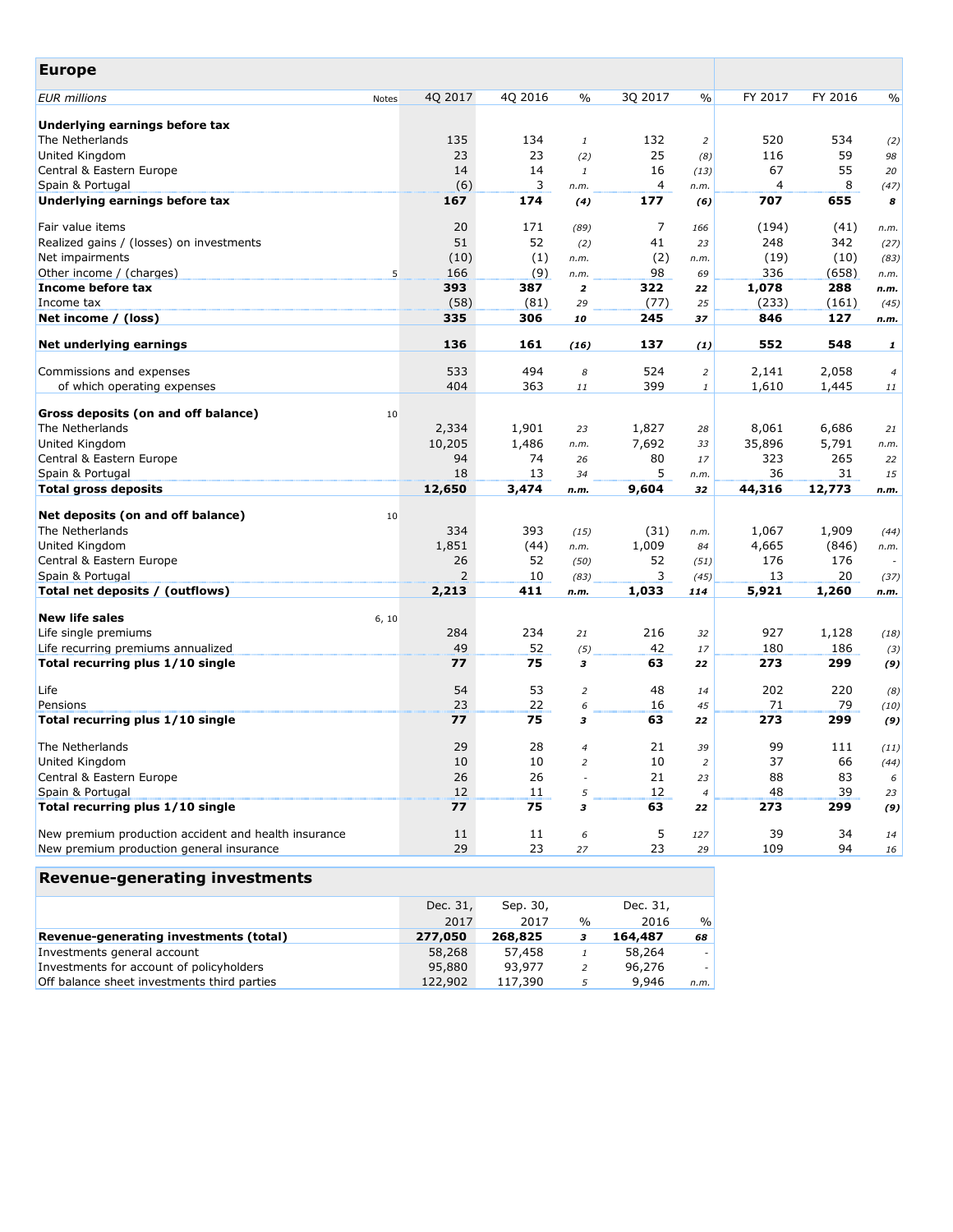| Europe Segments, 4Q 2017 geographically  |    |                    |                   |                   |                     |        |  |  |  |  |  |
|------------------------------------------|----|--------------------|-------------------|-------------------|---------------------|--------|--|--|--|--|--|
|                                          |    |                    |                   | Central &         |                     |        |  |  |  |  |  |
| <b>EUR</b> millions                      |    | The<br>Netherlands | United<br>Kingdom | Eastern<br>Europe | Spain &<br>Portugal | Europe |  |  |  |  |  |
|                                          |    |                    |                   |                   |                     |        |  |  |  |  |  |
| Underlying earnings before tax           |    |                    |                   |                   |                     |        |  |  |  |  |  |
| geographically by line of business       |    |                    |                   |                   |                     |        |  |  |  |  |  |
| Life                                     |    | 78                 | 15                | 5                 | (6)                 | 91     |  |  |  |  |  |
| Pensions                                 | 14 | 48                 | 9                 | 3                 |                     | 60     |  |  |  |  |  |
| Non-life                                 |    | 7                  |                   | 6                 |                     | 14     |  |  |  |  |  |
| Other                                    |    | $\overline{2}$     |                   |                   |                     | 2      |  |  |  |  |  |
| Underlying earnings before tax           |    | 135                | 23                | 14                | (6)                 | 167    |  |  |  |  |  |
| Fair value items                         |    | 37                 | (17)              |                   |                     | 20     |  |  |  |  |  |
| Realized gains / (losses) on investments |    | 22                 | 30                | (1)               |                     | 51     |  |  |  |  |  |
| Impairment charges                       |    | (12)               |                   |                   |                     | (12)   |  |  |  |  |  |
| Impairment reversals                     |    | 2                  |                   |                   |                     | 2      |  |  |  |  |  |
| Other income / (charges)                 | 5  | 206                | (40)              |                   |                     | 166    |  |  |  |  |  |
| Income / (loss) before tax               |    | 389                | (4)               | 14                | (6)                 | 393    |  |  |  |  |  |
| Income tax (expense) / benefit           |    | (55)               | (2)               | (2)               |                     | (58)   |  |  |  |  |  |
| Net income / (loss)                      |    | 334                | (5)               | 12                | (5)                 | 335    |  |  |  |  |  |
| Net underlying earnings                  |    | 101                | 28                | 13                | (5)                 | 136    |  |  |  |  |  |
| Commissions and expenses                 |    | 209                | 197               | 71                | 55                  | 533    |  |  |  |  |  |
| of which operating expenses              |    | 185                | 146               | 43                | 30                  | 404    |  |  |  |  |  |

# **Europe Segments, 4Q 2016 geographically**

|                                          |             |         | Central & |          |        |
|------------------------------------------|-------------|---------|-----------|----------|--------|
|                                          | The         | United  | Eastern   | Spain &  |        |
| <b>EUR</b> millions                      | Netherlands | Kingdom | Europe    | Portugal | Europe |
| Underlying earnings before tax           |             |         |           |          |        |
| geographically by line of business       |             |         |           |          |        |
| Life                                     | 71          | 15      | 4         | 1        | 91     |
| Pensions                                 | 48          | 9       | 3         |          | 60     |
| Non-life                                 | 12          |         | 7         | 1.       | 21     |
| Other                                    | 3           |         |           |          | 3      |
| Underlying earnings before tax           | 134         | 23      | 14        | 3        | 174    |
| Fair value items                         | 202         | (31)    |           | (1)      | 171    |
| Realized gains / (losses) on investments | 47          | 4       |           |          | 52     |
| Impairment charges                       | (8)         |         | (1)       |          | (9)    |
| Impairment reversals                     | 8           |         |           |          | 8      |
| Other income / (charges)                 | 34<br>5     | (20)    | (23)      |          | (9)    |
| Income / (loss) before tax               | 418         | (24)    | (10)      | 3        | 387    |
| Income tax (expense) / benefit           | (91)        | 19      | (8)       | (2)      | (81)   |
| Net income / (loss)                      | 326         | (4)     | (18)      | 1        | 306    |
| Net underlying earnings                  | 105         | 43      | 13        | 1        | 161    |
|                                          |             |         |           |          |        |
| Commissions and expenses                 | 232         | 150     | 67        | 45       | 494    |
| of which operating expenses              | 202         | 95      | 41        | 25       | 363    |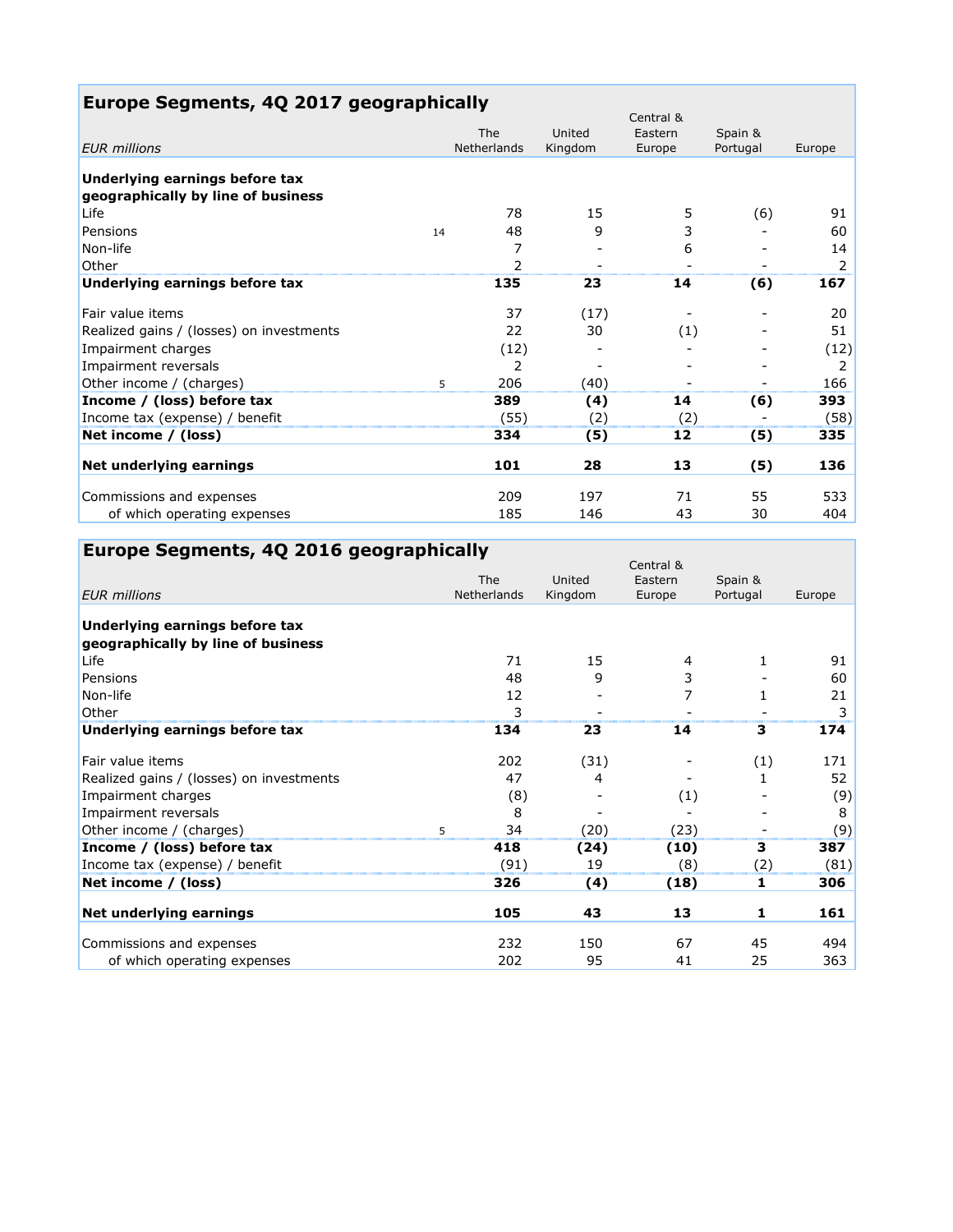| Asia                                                 |       |                          |                          |               |                          |                |                          |                |                          |
|------------------------------------------------------|-------|--------------------------|--------------------------|---------------|--------------------------|----------------|--------------------------|----------------|--------------------------|
| <b>USD millions</b>                                  | Notes | 4Q 2017                  | 4Q 2016                  | $\frac{0}{0}$ | 3Q 2017                  | $\frac{0}{0}$  | FY 2017                  | FY 2016        | $\frac{0}{0}$            |
| Underlying earnings before tax by line of business   |       |                          |                          |               |                          |                |                          |                |                          |
| High net worth businesses                            |       | 13                       | 23                       | (45)          | 19                       | (31)           | 67                       | 61             | 9                        |
| Aegon Insights                                       |       | 5                        |                          | n.m.          | 3                        | 34             | 10                       | $\mathbf{1}$   | n.m.                     |
| Stategic partnerships                                |       | (4)                      | (9)                      | 61            | (5)                      | 34             | (21)                     | (39)           | 45                       |
| Underlying earnings before tax                       |       | 14                       | 15                       | (5)           | 17                       | (17)           | 55                       | 23             | 136                      |
| Fair value items                                     |       | (2)                      | (12)                     | 87            | $\mathbf{1}$             | n.m.           | (1)                      | (10)           | 95                       |
| Realized gains / (losses) on investments             |       | 3                        | 2                        | 35            | 3                        | (12)           | 5                        | 9              | (47)                     |
| Net impairments                                      |       | (1)                      | $\overline{\phantom{a}}$ | n.m.          | $\overline{\phantom{a}}$ | n.m.           | (1)                      | (1)            | 48                       |
| Other income / (charges)                             |       | (1)                      | $\overline{\phantom{a}}$ | n.m.          | (21)                     | 96             | (21)                     | (6)            | n.m.                     |
| Income before tax                                    |       | 14                       | 5                        | 178           | $\mathbf{1}$             | n.m.           | 38                       | 16             | 141                      |
| Income tax                                           |       |                          | (15)                     | 98            | (3)                      | 92             | (32)                     | (30)           | (6)                      |
| Net income / (loss)                                  |       | 13                       | (10)                     | n.m.          | (2)                      | n.m.           | 6                        | (14)           | n.m.                     |
| Net underlying earnings                              |       | 3                        | 1                        | 127           | 8                        | (58)           | 7                        | (7)            | n.m.                     |
| Commissions and expenses                             |       | 69                       | 65                       | 6             | 66                       | $\overline{4}$ | 257                      | 257            | $\overline{\phantom{a}}$ |
| of which operating expenses                          |       | 48                       | 40                       | 19            | 44                       | 8              | 176                      | 161            | 9                        |
|                                                      |       |                          |                          |               |                          |                |                          |                |                          |
| China                                                |       | $\overline{\phantom{a}}$ | 3                        | (86)          | $\overline{\phantom{a}}$ | 25             | 3                        | $\overline{7}$ | (57)                     |
| Japan                                                |       | 54                       | 55                       |               | 64                       | (15)           | 247                      | 330            | (25)                     |
| <b>Total gross deposits</b>                          |       | 55                       | 58                       | (6)           | 64                       | (14)           | 250                      | 337            | (26)                     |
| China                                                |       | $\overline{\phantom{a}}$ | 3                        | n.m.          | (1)                      | 84             | $\overline{\phantom{a}}$ | 5              | n.m.                     |
| Japan                                                |       | 12                       | 51                       | (77)          | 42                       | (71)           | 146                      | 282            | (48)                     |
| Total net deposits / (outflows)                      |       | 12                       | 54                       | (78)          | 41                       | (71)           | 146                      | 287            | (49)                     |
| <b>New life sales</b>                                | 10    |                          |                          |               |                          |                |                          |                |                          |
| Life single premiums                                 |       | 295                      | 232                      | 27            | 115                      | 157            | 844                      | 907            | (7)                      |
| Life recurring premiums annualized                   |       | 16                       | 11                       | 47            | 20                       | (20)           | 86                       | 51             | 69                       |
| Total recurring plus 1/10 single                     |       | 45                       | 34                       | 33            | 31                       | 44             | 170                      | 142            | 20                       |
| High net worth businesses                            |       | 30                       | 24                       | 25            | 13                       | 126            | 84                       | 88             | (4)                      |
| Stategic partnerships                                |       | 16                       | 10                       | 55            | 18                       | (15)           | 86                       | 54             | 60                       |
| Total recurring plus 1/10 single                     |       | 45                       | 34                       | 33            | 31                       | 44             | 170                      | 142            | 20                       |
| New premium production accident and health insurance |       | $\overline{2}$           | 4                        | (51)          | 3                        | (40)           | 14                       | 19             | (27)                     |
| <b>Revenue-generating investments</b>                |       |                          |                          |               |                          |                |                          |                |                          |

| Dec. 31, | Sep. 30, |               | Dec. 31, |               |
|----------|----------|---------------|----------|---------------|
| 2017     | 2017     | $\frac{0}{0}$ | 2016     | $\frac{0}{0}$ |
| 9,659    | 9,281    | 4             | 8,503    | 14            |
| 6,395    | 6,085    | 5             | 5,620    | 14            |
| 3,263    | 3,196    |               | 2,883    | 13            |
|          |          |               |          |               |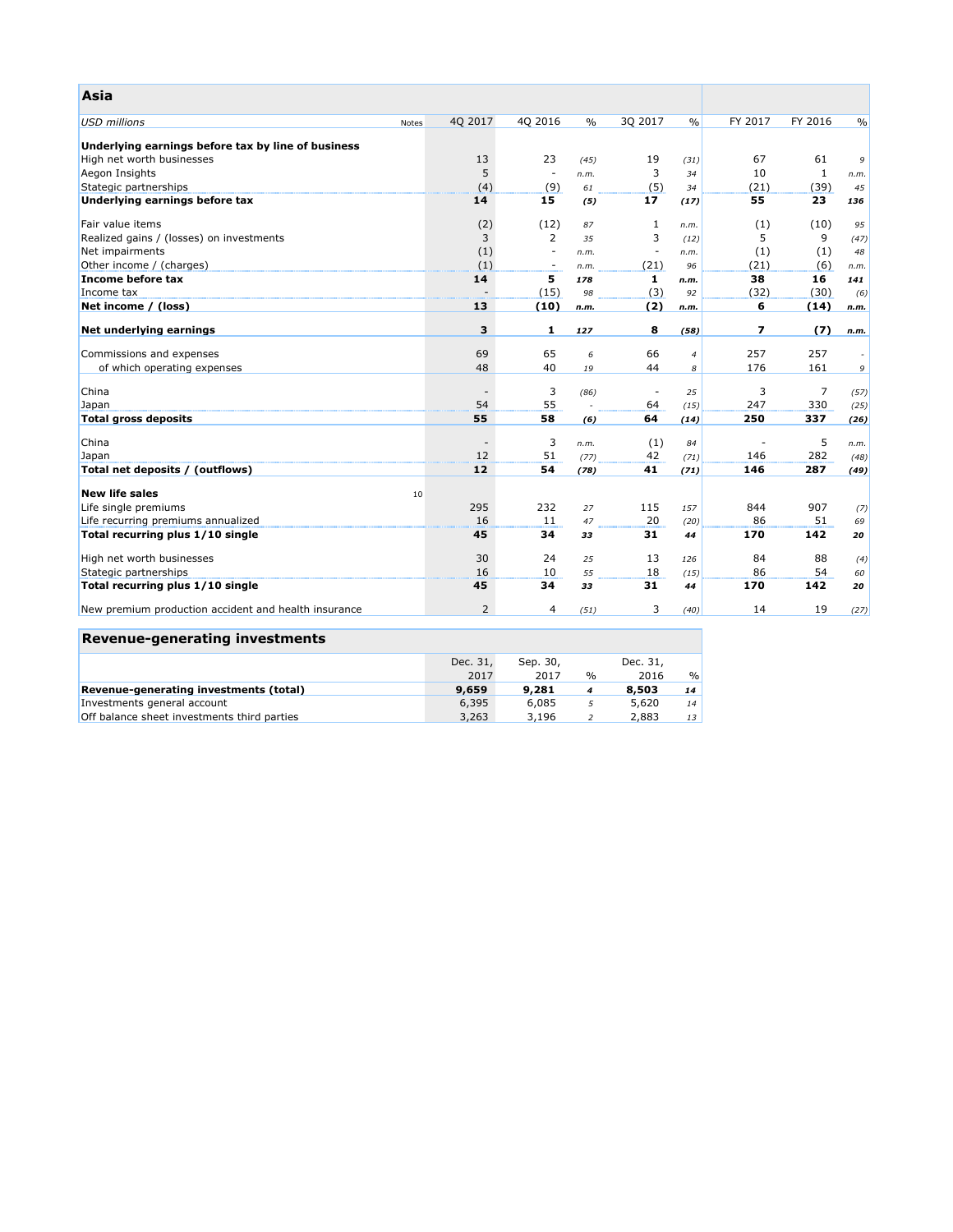| <b>Asset Management</b>                  |       |                          |                          |                |                |                          |         |         |                |
|------------------------------------------|-------|--------------------------|--------------------------|----------------|----------------|--------------------------|---------|---------|----------------|
| <b>EUR</b> millions                      | Notes | 4Q 2017                  | 4Q 2016                  | $\frac{0}{0}$  | 3Q 2017        | $\frac{0}{0}$            | FY 2017 | FY 2016 | $\%$           |
| Americas                                 |       | 15                       | 14                       | 12             | 13             | 18                       | 59      | 55      | 6              |
| The Netherlands                          |       | $\mathbf{1}$             | 5                        | (80)           | 5              | (78)                     | 15      | 14      | 6              |
| <b>United Kingdom</b>                    |       | 3                        | $\overline{7}$           | (61)           | 3              | (21)                     | 16      | 30      | (46)           |
| <b>Rest of World</b>                     |       | $\overline{\phantom{a}}$ | $\overline{a}$           | (5)            | (3)            | 82                       | (7)     | (4)     | (84)           |
| Strategic partnerships                   |       | 18                       | 9                        | 96             | 12             | 55                       | 53      | 54      | (1)            |
| Underlying earnings before tax           |       | 37                       | 35                       | 5              | 30             | 21                       | 136     | 149     | (9)            |
| Realized gains / (losses) on investments |       | $\overline{\phantom{a}}$ | $\overline{\phantom{a}}$ | (61)           | 1              | (92)                     | 3       | 3       | 6              |
| Net impairments                          |       | $\overline{\phantom{a}}$ | (5)                      | n.m.           | $\overline{a}$ | n.m.                     |         | (5)     | n.m.           |
| Other income / (charges)                 |       | (47)                     | (1)                      | n.m.           | (1)            | n.m.                     | (49)    | (2)     | n.m.           |
| Income before tax                        |       | (10)                     | 28                       | n.m.           | 30             | n.m.                     | 90      | 145     | (38)           |
| Income tax                               |       | (11)                     | (10)                     | (5)            | (10)           | (6)                      | (42)    | (48)    | $11\,$         |
| Net income / (loss)                      |       | (21)                     | 18                       | n.m.           | 20             | n.m.                     | 48      | 97      | (51)           |
| Net underlying earnings                  |       | 26                       | 22                       | 18             | 20             | 32                       | 94      | 99      | (5)            |
| <b>Revenues</b>                          |       |                          |                          |                |                |                          |         |         |                |
| Management fees                          |       | 113                      | 127                      | (11)           | 118            | (4)                      | 473     | 503     | (6)            |
| Performance fees                         |       | 22                       | 7                        | n.m.           | 6              | n.m.                     | 36      | 34      | $\overline{4}$ |
| Other                                    |       | 18                       | 15                       | 21             | 14             | 34                       | 67      | 63      | $\overline{z}$ |
| Total revenue *                          |       | 153                      | 149                      | з              | 137            | 12                       | 576     | 601     | (4)            |
| General account                          |       | 37                       | 43                       | (14)           | 37             | $\overline{\phantom{a}}$ | 158     | 167     | (5)            |
| Third-party                              |       | 116                      | 106                      | 10             | 100            | 16                       | 417     | 434     | (4)            |
| Of which affiliates                      |       | 25                       | 28                       | (10)           | 23             | 8                        | 98      | 111     | (12)           |
| Of which other third-party               |       | 91                       | 78                       | 17             | 77             | 19                       | 319     | 323     | (1)            |
| Total revenue *                          |       | 153                      | 149                      | з              | 137            | 12                       | 576     | 601     | (4)            |
| <b>Operating Expenses</b>                |       | 123                      | 115                      | $\overline{z}$ | 104            | 17                       | 444     | 451     | (2)            |
| Cost / income ratio                      |       | 80.1%                    | 77.1%                    | 4              | 76.3%          | 5                        | 77.1%   | 75.1%   | з.             |
| <b>Gross flows other third-party</b>     |       |                          |                          |                |                |                          |         |         |                |
| Americas                                 |       | 2,937                    | 1,320                    | 123            | 2,858          | 3                        | 10,567  | 4,536   | 133            |
| The Netherlands                          |       | 1,386                    | 812                      | 71             | 2,945          | (53)                     | 5,936   | 4,656   | 27             |
| United Kingdom                           |       | 956                      | 847                      | 13             | 859            | 11                       | 4,482   | 4,831   | (7)            |
| Rest of World **                         |       | 78                       | (16)                     | n.m.           | 28             | 180                      | 127     | (317)   | n.m.           |
| Strategic partnerships                   |       | 8,505                    | 7,364                    | 16             | 16,281         | (48)                     | 40,220  | 32,660  | 23             |
| Gross flows other third-party            |       | 13,863                   | 10,326                   | 34             | 22,971         | (40)                     | 61,332  | 46,366  | 32             |
| Net flows other third-party              |       |                          |                          |                |                |                          |         |         |                |
| Americas                                 |       | (77)                     | (220)                    | 65             | 53             | n.m.                     | 1,913   | 499     | n.m.           |
| The Netherlands                          |       | 1,151                    | 352                      | n.m.           | 2,558          | (55)                     | 3,256   | 3,669   | (11)           |
| United Kingdom                           |       | (93)                     | (323)                    | 71             | (572)          | 84                       | (6,770) | (865)   | n.m.           |
| Rest of World **                         |       | 63                       | 43                       | 49             | 25             | 153                      | 167     | 62      | 170            |
| Strategic partnerships                   |       | (729)                    | (1, 554)                 | 53             | 8,301          | n.m.                     | 8,345   | (402)   | n.m.           |
| Net flows other third-party              |       | 316                      | (1,702)                  | n.m.           | 10,365         | (97)                     | 6,913   | 2,964   | 133            |

\* Net fees and commissions

\*\* Rest of world include intragoup eliminations from internal sub-advised agreements.

## **Assets under management**

|                               | Dec. 31, | Sep. 30, |                          | Dec. 31, |                |
|-------------------------------|----------|----------|--------------------------|----------|----------------|
|                               | 2017     | 2017     | $\%$                     | 2016     | $\frac{0}{0}$  |
| Americas                      | 104,550  | 106,903  | (2)                      | 124,993  | (16)           |
| The Netherlands               | 90,640   | 87,233   | $\overline{4}$           | 88,982   | 2              |
| United Kingdom                | 49,759   | 49,841   | ۰                        | 57,783   | (14)           |
| Rest of World                 | 2.771    | 2,732    | 1                        | 2,523    | 10             |
| Strategic partnerships        | 70,357   | 70,125   | ٠                        | 57,345   | 23             |
| Total assets under management | 318,078  | 316,833  | $\overline{\phantom{a}}$ | 331,627  | (4)            |
| General account *             | 107,224  | 108,420  | (1)                      | 128,111  | (16)           |
| Third-party                   | 210,854  | 208,413  | $\mathbf{1}$             | 203,515  | $\overline{4}$ |
| Of which affiliates *         | 66,931   | 67,107   | ٠                        | 72,626   | (8)            |
| Of which other third-party ** | 143,923  | 141,306  | 2                        | 130,889  | 10             |

\* Please note that the numbers provided in this line are also included in other primary segments.

\*\* Includes pooled fund sales that are recognized on the balance sheet of Aegon UK.

These assets are eliminated in our consolidated revenue generating investments.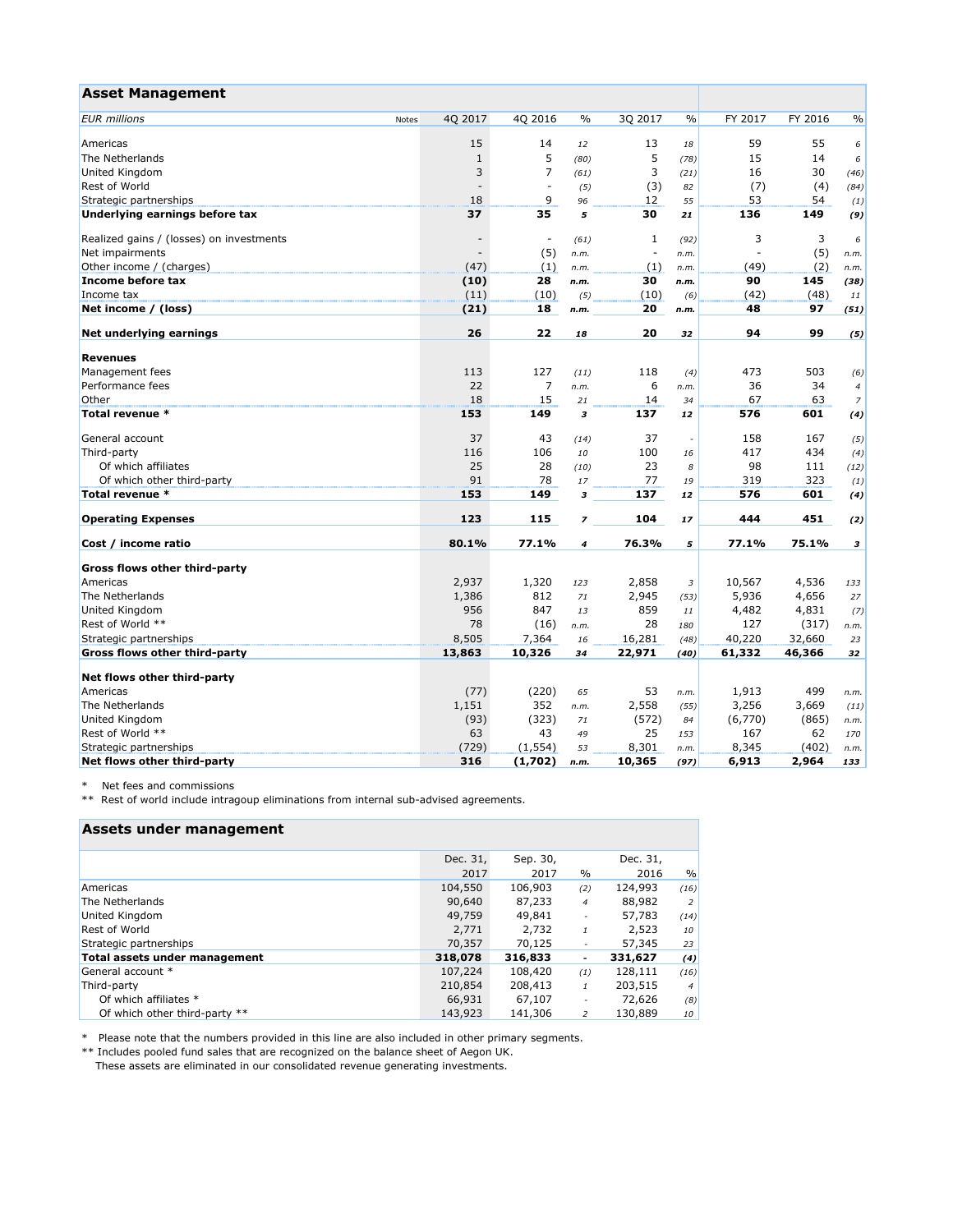| Market consistent value of new business |         |         |              |         |               |         |              |               |
|-----------------------------------------|---------|---------|--------------|---------|---------------|---------|--------------|---------------|
|                                         |         |         | <b>MCVNB</b> |         |               |         | <b>MCVNB</b> |               |
| EUR millions, after tax                 | 40 2017 | 40 2016 | $\%$         | 30 2017 | $\frac{0}{0}$ | FY 2017 | FY 2016      | $\frac{9}{0}$ |
|                                         |         |         |              |         |               |         |              |               |
| Americas                                | 74      | 84      | (11)         | 82      | (9)           | 355     | 282          | 26            |
| Europe                                  | 40      | 30      | 32           | 28      | 44            | 136     | 140          | (3)           |
| Asia                                    | 15      |         | n.m.         |         | 34            | 67      | '21          | n.m.          |
| <b>Total</b>                            | 130     | 118     | 10           | 121     |               | 558     | 420          | 33            |

| <b>Modeled new business: APE</b> |       |                         |         |               |         |               |                         |            |               |  |
|----------------------------------|-------|-------------------------|---------|---------------|---------|---------------|-------------------------|------------|---------------|--|
|                                  |       | <b>Premium business</b> |         |               |         |               | <b>Premium business</b> |            |               |  |
|                                  |       |                         |         | <b>APE</b>    |         |               |                         | <b>APE</b> |               |  |
| <b>EUR</b> millions              | Notes | 40 2017                 | 40 2016 | $\frac{0}{0}$ | 30 2017 | $\frac{0}{0}$ | FY 2017                 | FY 2016    | $\frac{0}{0}$ |  |
|                                  |       |                         |         |               |         |               |                         |            |               |  |
| Americas                         |       | 235                     | 311     | (24)          | 260     | (10)          | 1,170                   | 1,328      | (12)          |  |
| Europe                           |       | 358                     | 352     |               | 285     | 25            | 1,422                   | 1,242      | 14            |  |
| Asia                             |       | 40                      | 35      | 14            | 29      | 39            | 164                     | 146        | 12            |  |
| <b>Total</b>                     |       | 633                     | 698     | (9,           | 574     | 10            | 2,755                   | 2.716      |               |  |

| <b>Modeled new business: Deposits</b> |                         |         |                 |               |                 |      |         |                         |               |  |
|---------------------------------------|-------------------------|---------|-----------------|---------------|-----------------|------|---------|-------------------------|---------------|--|
|                                       | <b>Deposit business</b> |         |                 |               |                 |      |         | <b>Deposit business</b> |               |  |
|                                       |                         |         | <b>Deposits</b> |               | <b>Deposits</b> |      |         |                         |               |  |
| <b>EUR</b> millions                   | Notes                   | 40 2017 | 40 2016         | $\frac{0}{0}$ | 30 2017         | $\%$ | FY 2017 | FY 2016                 | $\frac{0}{0}$ |  |
|                                       |                         |         |                 |               |                 |      |         |                         |               |  |
| Americas                              |                         | 3,387   | 4,493           | (25)          | 4,859           | (30) | 17,240  | 18,952                  | (9)           |  |
| Europe                                |                         | 32      | 83              | (61)          | 29              | 13   | 141     | 285                     | (51)          |  |
| Asia                                  |                         | 46      | 55              | (16)          | 54              | (15) | 222     | 305                     | (27)          |  |
| <b>Total</b>                          |                         | 3,465   | 4,631           | (25)          | 4,941           | (30) | 17,602  | 19,542                  | (10)          |  |

| <b>MCVNB/PVNBP summary</b> |       |                         |              |                        |                      |              |              |                        |                            |
|----------------------------|-------|-------------------------|--------------|------------------------|----------------------|--------------|--------------|------------------------|----------------------------|
|                            |       | <b>Premium business</b> |              |                        | Premium              |              |              |                        |                            |
|                            |       | <b>MCVNB</b>            | <b>PVNBP</b> | MCVNB/<br><b>PVNBP</b> | MCVNB/<br><b>APE</b> | <b>MCVNB</b> | <b>PVNBP</b> | MCVNB/<br><b>PVNBP</b> | <b>MCVNE</b><br><b>APE</b> |
| <b>EUR</b> millions        | Notes | 40 2017                 |              | $\frac{0}{0}$          | $\frac{0}{0}$        | FY 2017      | FY 2016      | $\%$                   | $\frac{0}{0}$              |
|                            | 8     |                         |              |                        |                      |              |              |                        |                            |
| Americas                   |       | 55                      | 1,113        | 4.9                    | 23.4                 | 267          | 5,345        | 5.0                    | 22.8                       |
| Europe                     |       | 40                      | 3,755        | 1.1                    | 11.2                 | 133          | 14,182       | 0.9                    | 9.4                        |
| Asia                       |       | 14                      | 350          | 4.0                    | 35.2                 | 63           | 1,321        | 4.8                    | 38.4                       |
| <b>Total</b>               |       | 109                     | 5,218        | 2.1                    | 17.2                 | 463          | 20,849       | 2.2                    | 16.8                       |

|                     |       |              | <b>Deposit business</b> |                         |                   |
|---------------------|-------|--------------|-------------------------|-------------------------|-------------------|
|                     |       | <b>MCVNB</b> | <b>PVNBP</b>            | MCVNB /<br><b>PVNBP</b> | MCVNB<br>Deposits |
| <b>EUR</b> millions | Notes | 40 2017      |                         | $\frac{0}{0}$           | $\frac{0}{0}$     |
|                     | 8     |              |                         |                         |                   |
| Americas            |       | 20           | 5,277                   | 0.4                     | 0.6               |
| Europe              |       |              | 457                     | 0.1                     | 1.0               |
| Asia                |       |              | 46                      | 2.8                     | 2.8               |
| Total               |       | 21           | 5,781                   | 0.4                     | 0.6               |

|               | Premium      |              |                        |                       |
|---------------|--------------|--------------|------------------------|-----------------------|
| CVNB /<br>APE | <b>MCVNB</b> | <b>PVNBP</b> | MCVNB/<br><b>PVNBP</b> | <b>MCVNB</b><br>/ APE |
| $\frac{0}{0}$ | FY 2017      | FY 2016      | $\%$                   | $\frac{0}{0}$         |
|               |              |              |                        |                       |
| 23.4          | 267          | 5,345        | 5.0                    | 22.8                  |
| 11.2          | 133          | 14,182       | 0.9                    | 9.4                   |
| 35.2          | 63           | 1,321        | 4.8                    | 38.4                  |
| 17.2          | 463          | 20.849       | 2.2                    | 16.8                  |

|                    | <b>Deposit</b> |              |                         |                           |
|--------------------|----------------|--------------|-------------------------|---------------------------|
| MCVNB/<br>Deposits | <b>MCVNB</b>   | <b>PVNBP</b> | MCVNB /<br><b>PVNBP</b> | MCVNB/<br><b>Deposits</b> |
| $\frac{0}{0}$      | FY 2017        | FY 2016      | $\frac{0}{0}$           | $\frac{0}{0}$             |
| 0.6                | 88             | 25,782       | 0.3                     | 0.5                       |
| 1.0                | 2              | 1,110        | 0.2                     | 1.7                       |
| 2.8                | Δ              | 222          | 1.9                     | 1.9                       |
| 0.6                | 95             | 27,113       | 0.3                     | 0.5                       |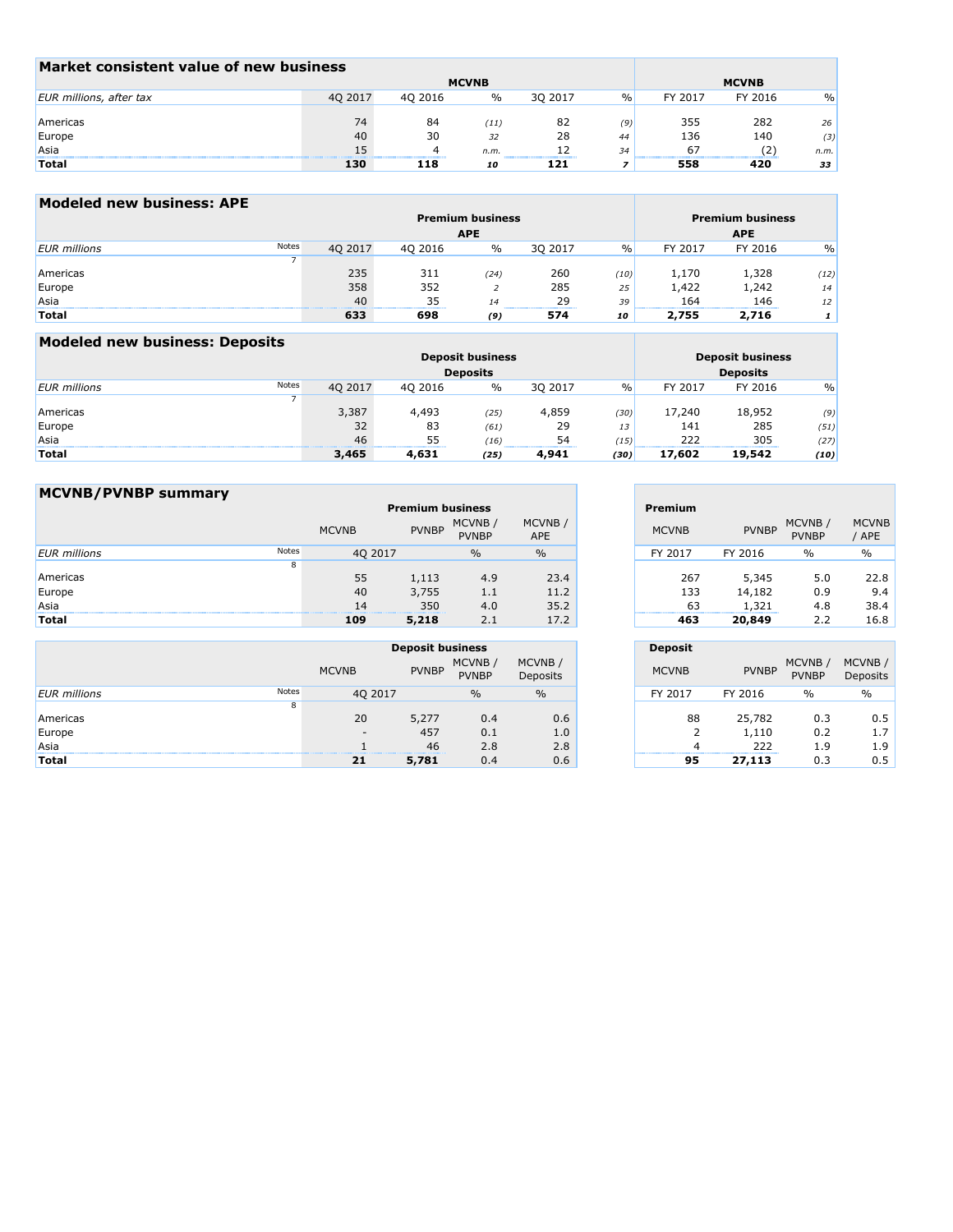### **Notes:**

1) For segment reporting purposes underlying earnings before tax, net underlying earnings, commissions and expenses, operating expenses, income tax (including joint ventures (jv's) and associated companies), income before tax (including jv's and associated companies) and market consistent value of new business are calculated by consolidating on a proportionate basis the revenues and expenses of Aegon's joint ventures and Aegon's associates. Aegon believes that these non-IFRS measures provide meaningful information about the underlying results of Aegon's business, including insight into the financial measures that Aegon's senior management uses in managing the business. Among other things, Aegon's senior management is compensated based in part on Aegon's results against targets using the non-IFRS measures presented here. While other insurers in Aegon's peer group present substantially similar non-IFRS measures, the non-IFRS measures presented in this document may nevertheless differ from the non-IFRS measures presented by other insurers. There is no standardized meaning to these measures under IFRS or any other recognized set of accounting standards. Readers are cautioned to consider carefully the different ways in which Aegon and its peers present similar information before comparing them.

Aegon believes the non-IFRS measures shown herein, when read together with Aegon's reported IFRS financial statements, provide meaningful supplemental information for the investing public to evaluate Aegon's business after eliminating the impact of current IFRS accounting policies for financial instruments and insurance contracts, which embed a number of accounting policy alternatives that companies may select in presenting their results (i.e. companies can use different local GAAPs to measure the insurance contract liability) and that can make the comparability from period to period difficult.

For a definition of underlying earnings and the reconciliation from underlying earnings before tax to income before tax, being the most comparable IFRS measure, reference is made to Note 3 "Segment information" of Aegon's condensed consolidated interim financial statements.

Aegon segment reporting is based on the businesses as presented in internal reports that are regularly reviewed by the Executive Board which is regarded as the chief operating decision maker. For Europe, the underlying businesses (the Netherlands, United Kingdom including VA Europe, Central & Eastern Europe and Spain & Portugal) are separate operating segments which under IFRS 8 cannot be aggregated, therefore further details will be provided for these operating segments in the Europe section.

- 2) Sales is defined as new recurring premiums plus 1/10 of single premiums plus 1/10 of gross deposits plus new premium production accident and health plus new premium production general insurance.
- 3) The present value, at point of sale, of all cashflows for new business written during the reporting period, calculated using approximate point of sale economics assumptions. Market consistent value of new business is calculated using a risk neutral approach, ignoring the investment returns expected to be earned in the future in excess of risk free rates (swap curves), with the exception of an allowance for liquidity premium. The Swap curve is extrapolated beyond the last liquid point to an ultimate forward rate. The market consistent value of new business is calculated on a post tax basis, after allowing for the time value financial options and guarentees, a market value margin for non-hedgeable non-financial risks and the costs of non-hedgeable stranded capital.
- 4) Return on equity is a ratio calculated by dividing the net underlying earnings after cost of leverage, by the average shareholders' equity excluding the revaluation reserve, cash flow hedge reserve and remeasurement to the defined benefit plans.
- 5) Included in other income/(charges) are income/charges made to policyholders with respect to income tax in the United Kingdom.
- 6) Includes production on investment contracts without a discretionary participation feature of which the proceeds are not recognized as revenues but are directly added to Aegon's investment contract liabilities for UK.
- 7)  $APE = recurring premium + 1/10 single premium.$
- 8) PVNBP: Present value of new business premiums (PVNBP) is the premiums for the new business sold during the reporting period, projected using assumptions and projection periods that are consistent with those used to calculate the market consistent value of new business, discounted back to point of sale using the swap curve (plus liquidity premium where applicable). The Swap curve is extrapolated beyond the last liquid point to an ultimate forward rate.
- 9) Reconciliation of operating expenses, used for segment reporting, to Aegon's IFRS based operating expenses.

| Operating expenses in earnings release            | 984     | 3,878   |
|---------------------------------------------------|---------|---------|
| Operating expenses related to jv's and associates | 59      | 219     |
| Operating expenses for IFRS reporting             | 925     | 3,658   |
| Administrative expenses                           | 370     | 1.424   |
| Employee expenses                                 | 555     | 2,234   |
|                                                   | 40 2017 | FY 2017 |

<sup>10)</sup> New life sales, gross deposits and net deposits data include results from Aegon's joint ventures and Aegon's associates consolidated on a proportionate basis.

- 11a) Capital Generation reflects the sum of the return on free surplus, earnings on in-force business, release of required surplus on in-force business reduced by new business first year strain and required surplus on new business. Capital Generation is defined as the capital generated in a local operating unit measured as the change in the local binding capital metric (according to Aegon's Capital Policy) for that period and after investments in new business. Capital Generation is a non-IFRS financial measure that should not be confused with cash flow from operations or any other cash flow measure calculated in accordance with IFRS. Management believes that Capital Generation provides meaningful information to investors regarding capital generated on a net basis by Aegon's operating subsidiaries that may be available at the holding company. Because elements of Capital Generation are calculated in accordance with local solvency requirements rather than in accordance with any recognized body of accounting principles, there is no IFRS financial measure that is directly comparable to Capital Generation.
- 11b)
- The calculation of the Solvency II capital surplus and ratio are based on Solvency II requirements. For insurance entities in Solvency II equivalent regimes (United States, Bermuda and Brazil) local regulatory solvency measurements are used. Specifically, required capital for the regulated entities in the US is calculated as one and a half times (150%) the upper end of the Company Action Level range (200% of Authorized Control Level) as applied by the National Association of Insurance Commissioners in the US, while the own funds is calculated by applying a haircut to available capital under the local regulatory solvency measurement of one time (100%) the upper end of the Company Action Level range. For entities in financial sectors other than the insurance sector, the solvency requirements of the appropriate regulatory framework are taken into account in the group ratio. The group ratio does not include Aegon Bank N.V. As the UK With-Profit funds is ring fenced, no surplus is taken into account regarding the UK With-Profit funds for Aegon UK and Group numbers.
- <sup>12)</sup> The solvency II ratio reflects Aegon's interpretation of Solvency II requirements which is subject to supervisory review.
- 13) The results in this release are unaudited.
- 14) As from 2017 the Cofunds business in the UK is included in this line as well.